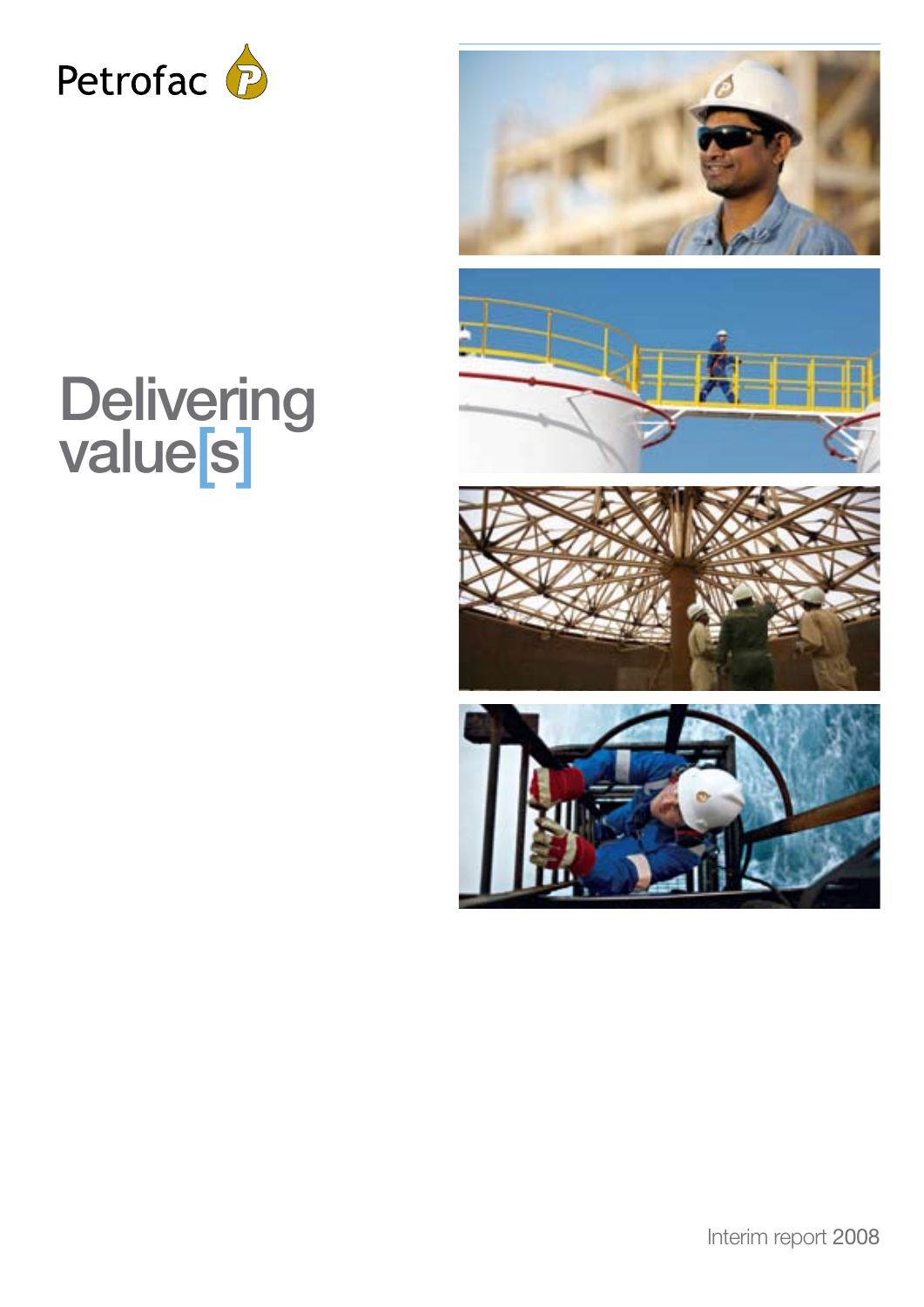# [Our values are the foundation of our success. They are central to the way we operate and underpin our rapid growth.] By delivering on those values, we will continue to provide value to our stakeholders.

- 1 Group financial highlights
- 2 Business review
- 7 Interim condensed consolidated income statement
- 8 Interim condensed consolidated balance sheet
- 9 Interim condensed consolidated cash flow statement
- of changes in equity
- 12 Notes to the interim condensed consolidated financial statements
- 21 Statement of directors' responsibilities
- 22 Independent review report to Petrofac Limited
- 23 Shareholder information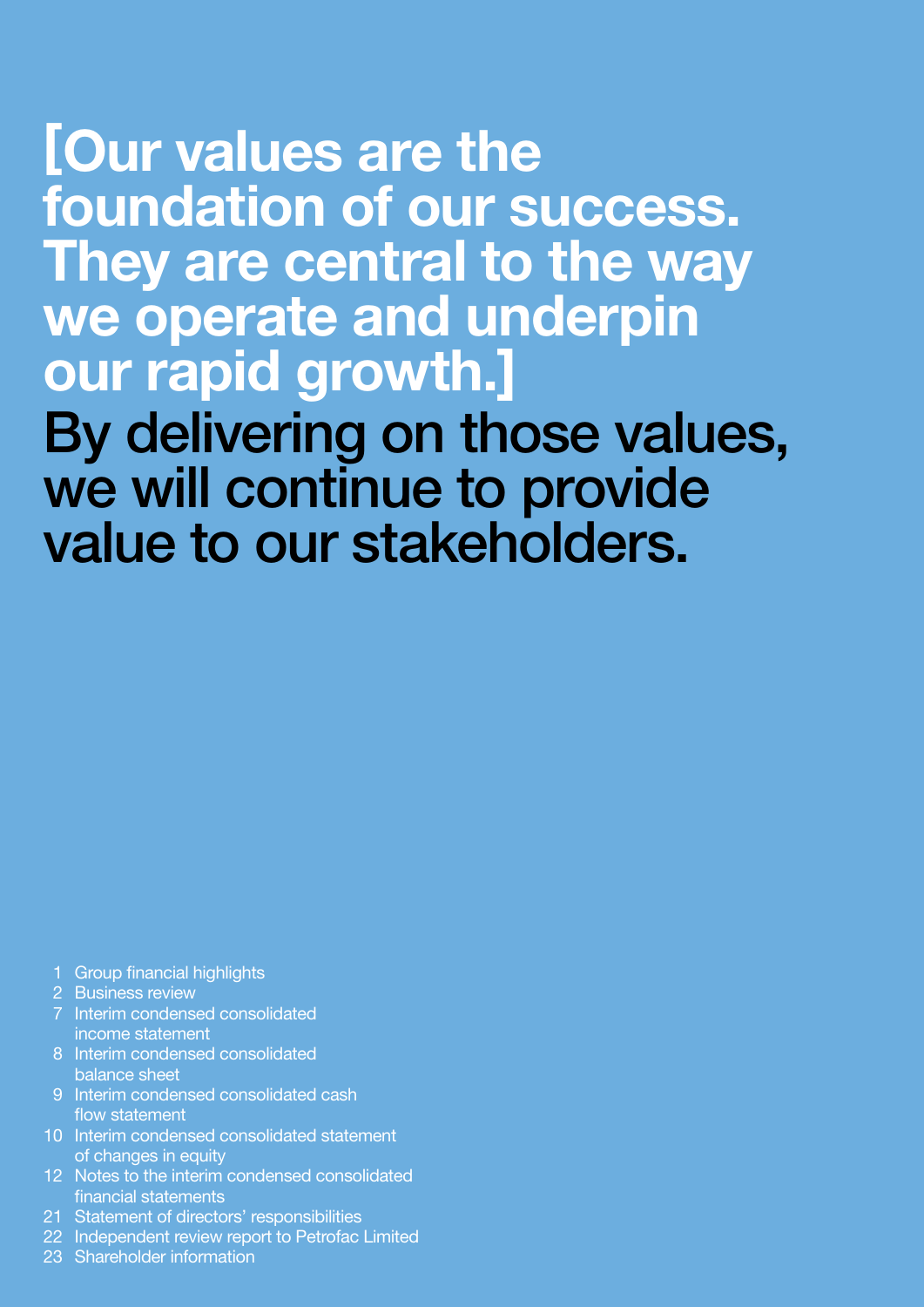## Group financial highlights

For the six months ended 30 June 2008

Revenue Six months ended 30 June 2007: US\$1,057m

**US\$1,576m** Backlog<sup>1</sup>

As at 31 December 2007: US\$4,441m

US\$4,764m

#### EBITDA2

Six months ended 30 June 2007: US\$137.3m

## US\$179.2m Earnings per

share (diluted) Six months ended 30 June 2007: 22.4 cents

## 35.1 cents

#### Net profit<sup>3</sup>

Six months ended 30 June 2007: US\$77.2m



per share Six months ended 30 June 2007: 4.90 cents

## 7.50 cents





1 Backlog consists of the estimated revenue attributable to the uncompleted portion of lump-sum engineering, procurement and construction contracts and variation orders plus, with regard to engineering services and facilities management contracts, the estimated revenue attributable to the lesser of the remaining term of the contract and, in the case of life-of-field facilities management contracts, five years. The group uses this key performance indicator as a measure of the visibility of future earnings. Backlog is not an audited measure. Other companies in the oil & gas industry may calculate this measure differently.

2 EBITDA means earnings before interest, tax, depreciation, amortisation and impairment and is calculated as profit before tax and net finance income adjusted to add back charges for depreciation, amortisation and impairment charges (as per note 3 to the interim condensed consolidated financial statements).

3 Profit for the period attributable to Petrofac Limited shareholders.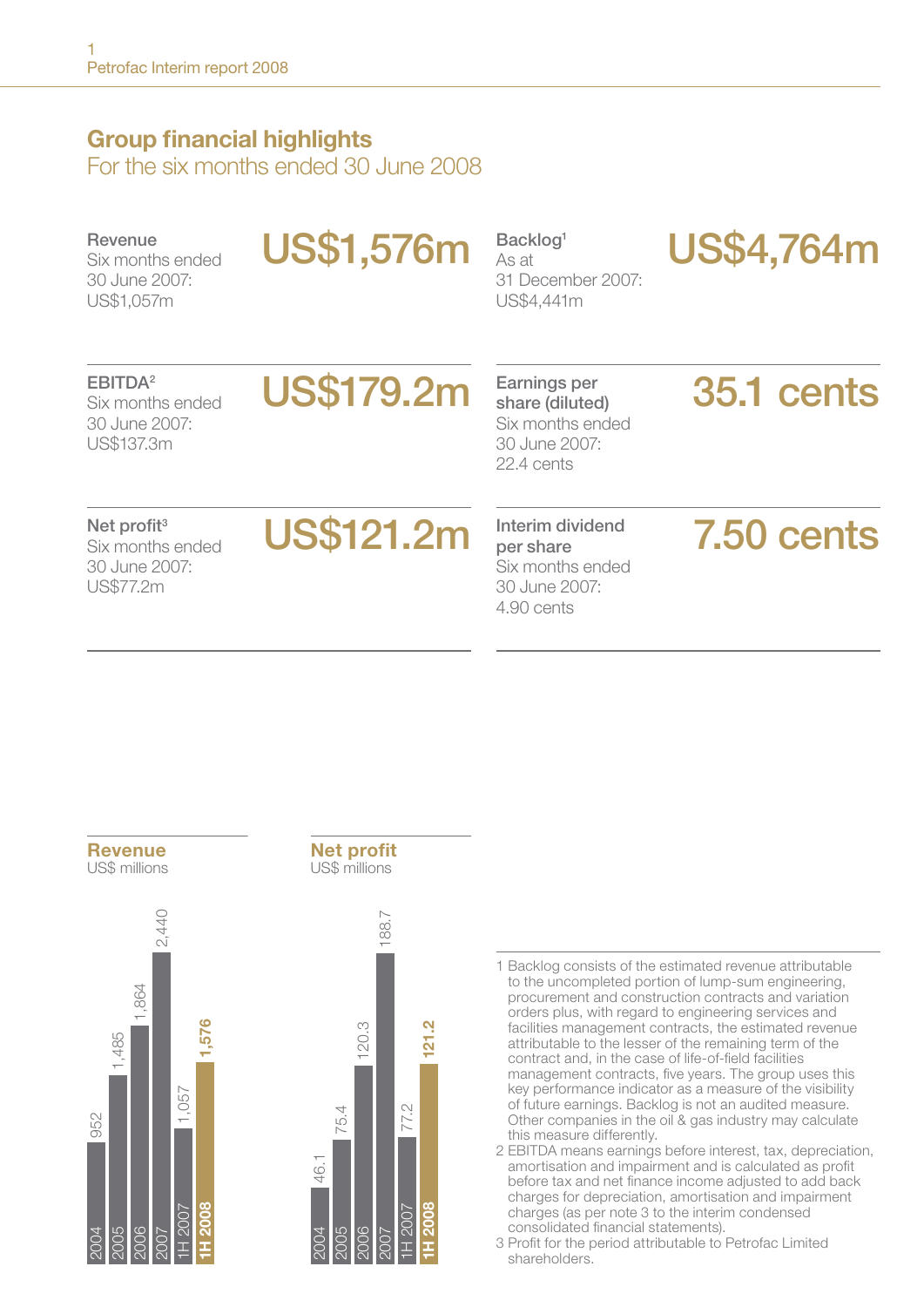## Business review

#### Results

We are pleased to report that the group performed well during the first half of 2008, with strong growth in revenue and net profit, the award of new contracts and extensions to existing contracts and significant progress made in developing the group's oil & gas investments.

In the six months ended 30 June 2008, revenue increased by 49.1% to US\$1,576.2 million (2007: US\$1,057.1 million) and net profit increased by 57.0% to US\$121.2 million (2007: US\$77.2 million). EBITDA increased by 30.6% to US\$179.2 million (2007: US\$137.3 million).

The tax charge for the six months ended 30 June 2008 of US\$39.6 million (2007: US\$40.0 million), based on the anticipated divisional effective tax rates for the year ending 31 December 2008, represents an effective tax rate for the period of 24.6% (2007: 34.1%). The principal reason for the decrease in the group's effective tax rate is the reduction in the expected tax rate for the Engineering & Construction division (to 17.9%; compared to 27.0% in the corresponding period in 2007) due to a higher proportion of the division's profits being earned in lower tax jurisdictions.

Net interest receivable for the period increased marginally to US\$3.1 million (2007: US\$2.8 million) due principally to higher average cash balances.

| Net cash (US\$ millions)                     | 30 June<br>2008 | 30 June<br>2007 | 31 December<br>2007 |
|----------------------------------------------|-----------------|-----------------|---------------------|
| Interest-bearing loans<br>and borrowings (A) | 104.5           | 127.2           | 110.1               |
| Cash and short-term<br>deposits (B)          | 565.2           | 518.3           | 581.6               |
| Net cash $(C = B - A)$                       | 460.7           | 391.1           | 471.5               |

The net cash generated from operations during the period was US\$168.4 million (2007: US\$146.1 million), representing 94.0% of EBITDA (2007: 106.4%). The group's net cash decreased marginally to US\$460.7 million over the six months to 30 June 2008 (31 December 2007: US\$471.5 million) as a result of operating profits generated, less cash outflows in relation to: investing activities, including the completion of the group's new purpose-built office in Sharjah, UAE, and development expenditure in relation to the Energy Developments division's Don area assets and the

Chergui gas concession; financing activities, in particular, payment of the 2007 final dividend and the purchase of Company shares for the purpose of making employee share scheme awards; substantial net taxes paid; and, a marginal increase in working capital utilisation. Interest-bearing loans and borrowings at 30 June 2008 were marginally lower at US\$104.5 million (31 December 2007: US\$110.1 million).

Diluted earnings per share for the six months ended 30 June 2008 increased by 57.1% to 35.13 cents per share (2007: 22.36 cents per share) reflecting the group's improved profitability.

During the first six months of 2008, order intake across the group was US\$1.7 billion (2007: US\$0.6 billion). At 30 June 2008, the group's combined backlog for the Engineering & Construction and Operations Services divisions was US\$4.8 billion (31 December 2007: US\$4.4 billion).

The group has approximately 10,100 employees, compared to around 9,600 at 31 December 2007. The Engineering & Construction division has grown to approximately 4,100 employees (December 2007: 3,800), with an additional 150 people recruited in India during the period, particularly in the Chennai office, which opened in April 2007 and which now has more than 300 employees. The Operations Services division has grown to approximately 5,600 employees (December 2007: 5,500).

#### Dividend

The Board has declared an interim dividend of 7.50 cents per share (2007: 4.90 cents), an increase of 53.1%, which will be paid on 24 October 2008 to eligible shareholders on the register at 26 September 2008. Shareholders who have not elected to receive dividends in US dollars will receive a Sterling equivalent of 4.09 pence per share. The Board will set the total dividends payable for the year in the light of full year earnings to 31 December 2008 and expects to distribute approximately 30% of full year post tax profits by way of dividend.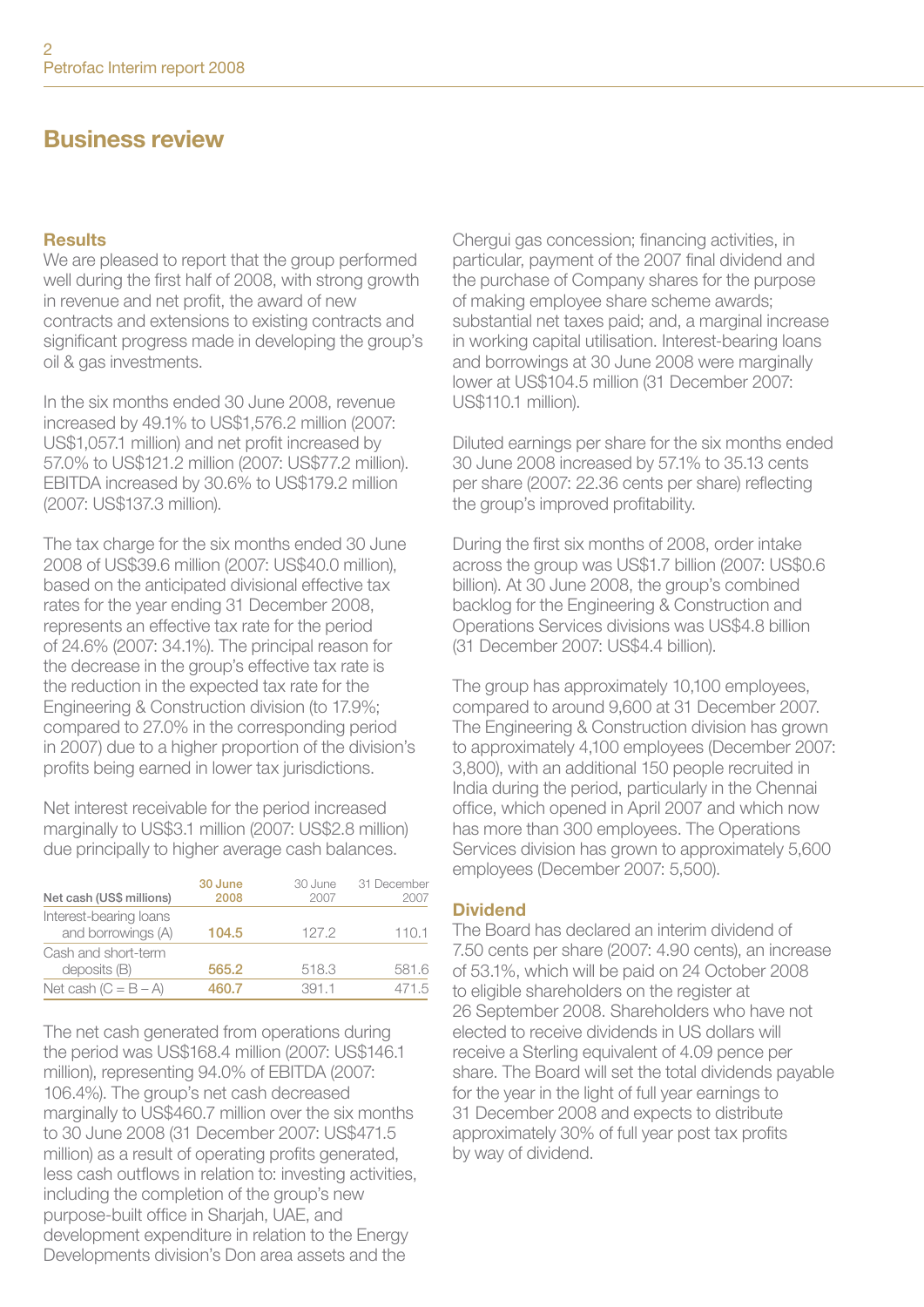#### Segmental review

We present below an update on each of the group's three operating divisions:

| US\$ millions                         | Revenue |        | Operating profit <sup>1</sup> |       | Net profit <sup>2</sup> |       | <b>EBITDA</b> |       |
|---------------------------------------|---------|--------|-------------------------------|-------|-------------------------|-------|---------------|-------|
| For the six months ended 30 June      | 2008    | 2007   | 2008                          | 2007  | 2008                    | 2007  | 2008          | 2007  |
| Engineering & Construction            | 1.036.4 | 569.6  | 112.8                         | 67.6  | 99.2                    | 54.7  | 120.3         | 74.9  |
| <b>Operations Services</b>            | 470.0   | 427.7  | 18.0                          | 16.8  | 12.1                    | i 1.0 | 21.0          | 19.7  |
| <b>Energy Developments</b>            | 77.7    | 68.9   | 29.6                          | 31.8  | 16.3                    | 15.8  | 40.8          | 44.6  |
| Corporate consolidation & elimination | (7.9)   | (9.1)  | (2.7)                         | 1.7)  | (6.4)                   | (4.3) | (2.9)         | (1.9) |
| Total                                 | 1.576.2 | .057.1 | 157.7                         | 114.5 | 121.2                   |       | 179.2         | 137.3 |

| Growth/margin analysis %         |      | Revenue growth |      | Operating margin |      | Net margin |       | EBITDA margin |  |
|----------------------------------|------|----------------|------|------------------|------|------------|-------|---------------|--|
| For the six months ended 30 June | 2008 | 2007           | 2008 | 2007             | 2008 | 2007       | 2008  | 2007          |  |
| Engineering & Construction       | 81.9 | 1.6)           | 10.9 |                  | 9.6  | 9.6        | 11.6  | 13.1          |  |
| <b>Operations Services</b>       | 9.9  | 31.5           | 3.8  | 3.9              | 2.6  | 26         | 4.5   | 4.6           |  |
| <b>Energy Developments</b>       | 12.8 | 198.1          | 38.0 | 46.2             | 21.O | 22.9       | 52.5  | 64.7          |  |
| Group                            | 49.1 | 14.0           | 10.0 | 10.8             |      |            | l 1.4 | 13.0          |  |

1 Profit from operations before tax and finance costs.

2 Attributable to Petrofac Limited shareholders.

#### Engineering & Construction

The Engineering & Construction division delivered good operational performance and strong growth during the period and was successful in securing over US\$1 billion of new contract awards.

The division made good progress on its current portfolio of contracts, including mobilisation activities and early engineering work on the In Salah gas compression project in Algeria and the two gas plant projects in Syria, which were awarded during the period. The first of these projects, awarded in March 2008, is a US\$454 million lump-sum EPC contract to build the Jihar gas treatment plant for the Hayan Petroleum Company (a joint venture between the state-owned Syrian Petroleum Company and INA Industrija Nafte d.d.-Naftaplin of Croatia) and is scheduled to be delivered in the first quarter of 2011; the second project, awarded in April 2008, is a US\$556 million (including variation orders received during the period) lump-sum EPC contract to build the Ebla gas treatment plant for Petro-Canada and is expected to be delivered before the end of 2010. The Energy Developments division is evaluating taking a 10% equity interest in this development. During the period, the division secured US\$115 million of follow-on work with AGIP KCO on the Kashagan development in Kazakhstan.

During the period, the division entered into an agreement to establish a joint venture company in Indonesia with IKPT, an Indonesian engineering and construction company with experience in executing liquefied natural gas (LNG) projects. The joint venture will provide project management, engineering, procurement and construction management services for oil, gas and petrochemical projects outside Indonesia. The joint venture's first major bid was for a contract to build the Gassi Touil LNG plant in Algeria. While the Petrofac/IKPT joint venture was initially confirmed as the lowest bidder, it was ultimately unsuccessful in securing the project.

In early August 2008, the division announced that it had entered an agreement with Khalda Petroleum Company (a joint venture between Apache Corporation and the state-owned Egyptian General Petroleum Corporation) to provide engineering and procurement services for an additional gas train (train 5) at the Salam gas plant, which should convert to a lump-sum EPC contract during the second half of the year. The division is currently building trains 3 and 4 under a lump-sum EPC contract.

The division's bidding pipeline remains healthy, with the division currently bidding on several major projects in its core markets, with a combined value in excess of US\$10 billion.

Engineering & Construction's revenue increased by 81.9% to US\$1,036.4 million (2007: US\$569.6 million) compared to the corresponding period in 2007, reflecting the growth in the scale of the business. Net profit increased by 81.3% to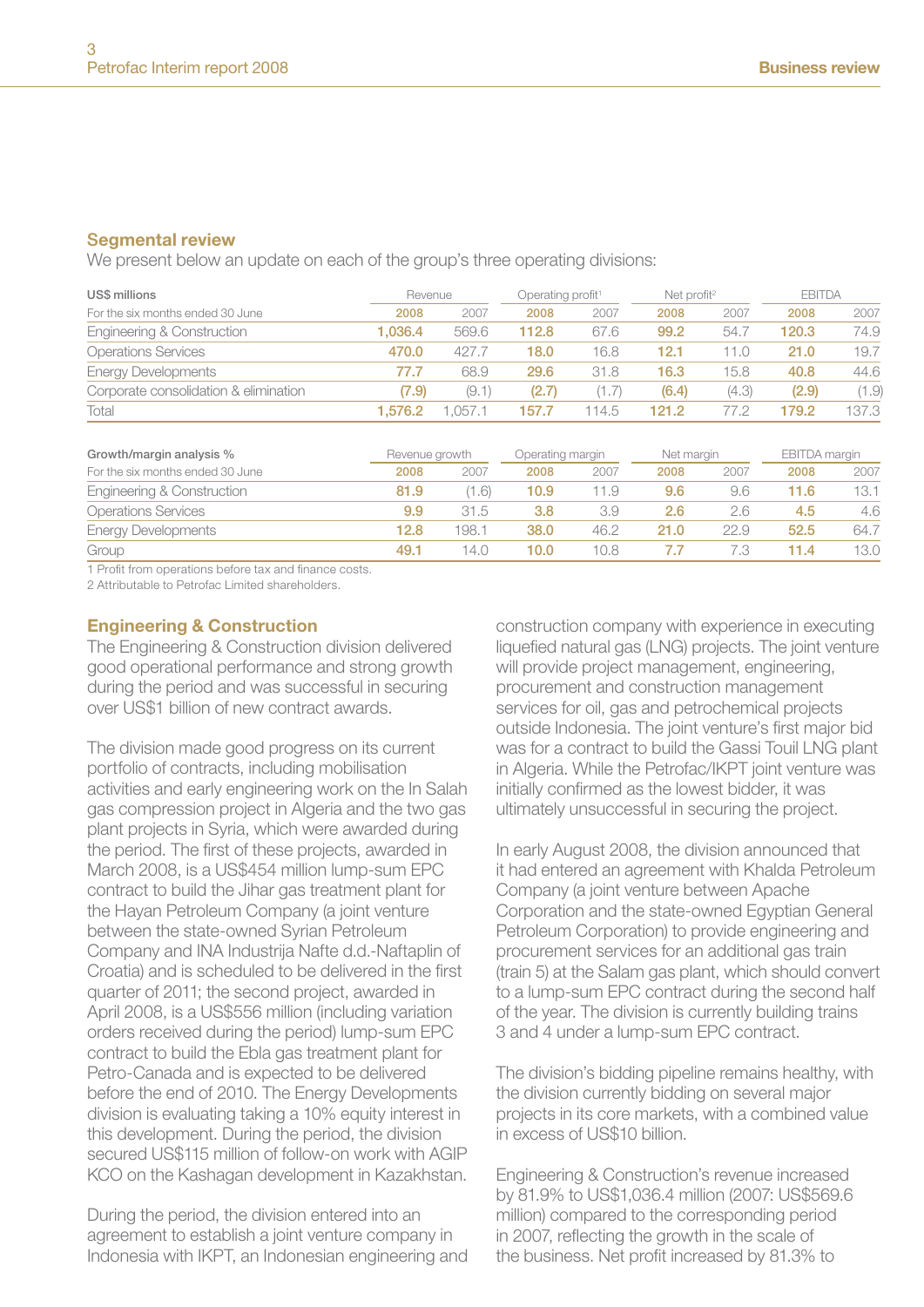## Business review continued

US\$99.2 million (2007: US\$54.7 million),

representing a net margin of 9.6% (2007: 9.6%). When bidding contracts of equivalent risk which are located in countries with different tax regimes the Engineering & Construction division targets a broadly similar profit margin net of local taxes. Consequently, when a higher proportion of the division's profits are being generated in lower tax rate jurisdictions (as is expected in 2008), all other things being equal, EBITDA margins and the divisional effective tax rate are lower, but net margins are unaffected.

The division's backlog increased to US\$2.7 billion at 30 June 2008 (31 December 2007: US\$2.5 billion) reflecting new awards and agreed variation orders during the period.

#### Operations Services

The Operations Services division has continued to strengthen its capability. Petrofac Training has continued to expand the international delivery of its training services during the period, including the opening of a new technical training centre on Sakhalin Island and a health and safety and major emergency management training centre in Houston. In June 2008, Training secured a contract, for a minimum of three years, to manage the Chemical Process Technology Centre (CPTC) in Singapore. The CPTC is a world-class training centre, owned by the Economic Development Board of Singapore, with facilities which include a full-scale hydrocarbon processing plant and specialist equipment laboratories, which will facilitate operations and maintenance training, including start-up, shutdown and emergency response exercises. Elsewhere, the Dubai Petroleum Training Centre (DPTC), a joint venture with Dubai Petroleum, will be formally opened at the end of August 2008 and courses have recently commenced. The DPTC is fully equipped to meet the safety and technical training needs of the energy sector throughout the Middle East and will support a full calendar of courses. The Training business now manages 15 training facilities in seven countries.

In June 2008, Facilities Management was awarded the duty holder contract to provide turnkey operations services on the Northern Producer, the floating production facility to be used to develop the Petrofac Energy Developments-operated Don fields in the UK North Sea. The contract is estimated to be worth approximately US\$30 million per annum. Facilities Management also secured a two-year extension of its duty holder contracts with Venture Production, effective from November 2008, and with BHP Billiton for the Irish Sea Pioneer, to the end of 2009. In the UAE, a mechanical services workshop has been established in the Jebel Ali Free Zone and the possibility of opening further workshops in the region is being reviewed. The Brownfield engineering business secured a number of new awards, including follow-on work with Venture Production in the Greater Kittiwake area, and internationally in Abu Dhabi, Qatar and Tunisia.

In July 2008, the division completed the acquisition of Eclipse Petroleum Technology Limited (Eclipse), a production engineering specialist, for an initial consideration of £7 million (US\$14 million). Further consideration in cash and shares will be determined by the level of future profitability of Eclipse, which could increase the total consideration up to a maximum of £16 million (US\$32 million). Eclipse was founded in 1999 and has approximately 50 employees operating from five offices worldwide: Aberdeen, London, Stavanger, Houston and Dubai. Its life-of-field services include: field development, production modelling and optimisation, well life cycle risk management and petroleum engineering functional consulting, which complements the well construction and well management services provided by SPD Group, which was acquired in January 2007.

This acquisition further broadens the division's capability, which now extends from management of surface facilities and well operations, to the ability to deliver solutions to enhance and improve production.

Reported revenue for the period increased by 9.9% to US\$470.0 million (2007: US\$427.7 million) and revenue excluding "pass-through" revenue<sup>1</sup> increased by 6.9% to US\$355.7 million (2007: US\$332.8 million). Growth in the division was driven principally by international expansion, with non-UKCS revenues now accounting for 24%

<sup>1</sup> Pass-through revenue refers to the revenue recognised from low or zero margin third-party procurement services provided to customers.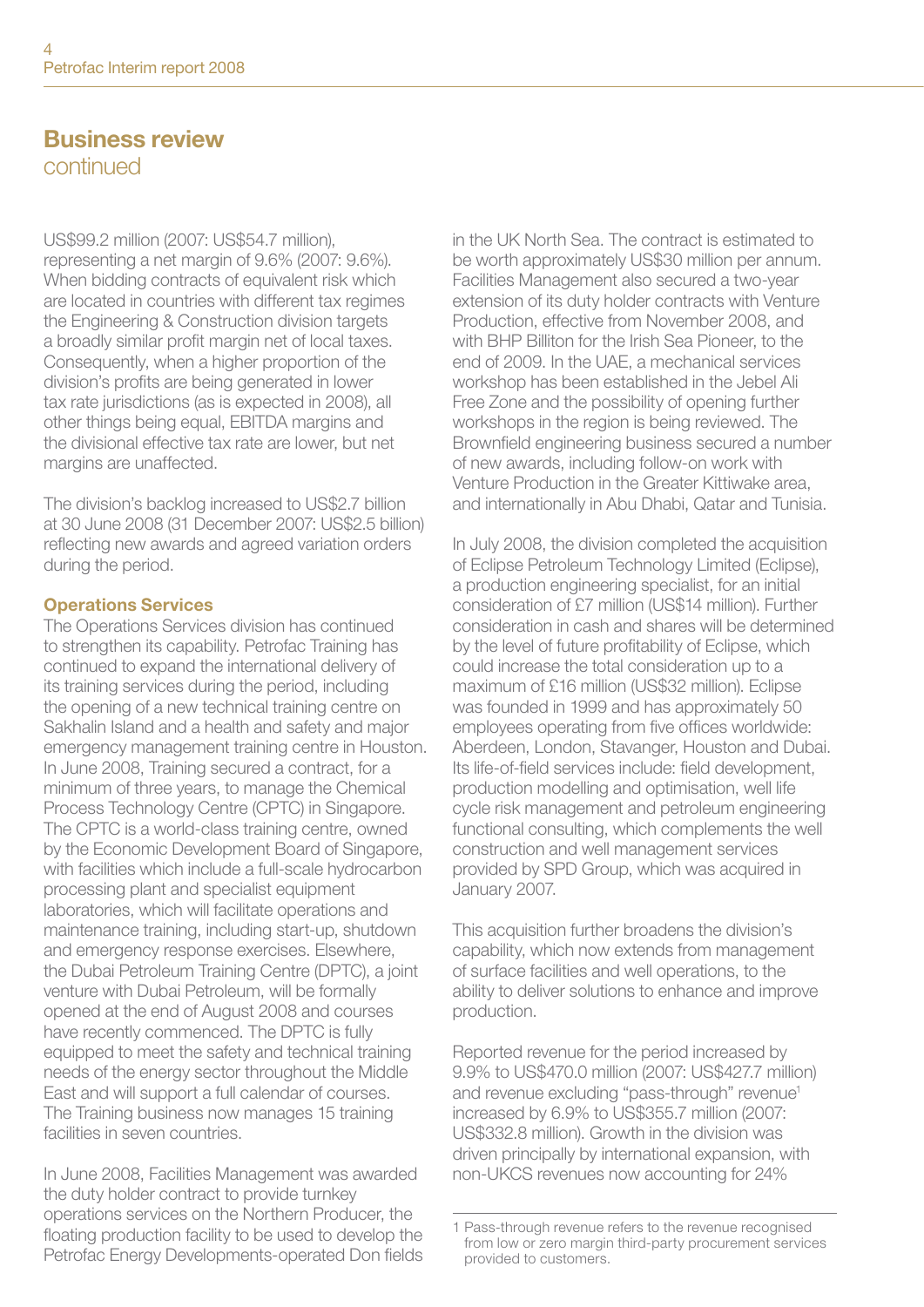(2007: 16%) of the division's revenues, including a full period contribution from the Dubai Petroleum service operator contract (which commenced in April 2007) and overseas growth in Brownfield engineering, SPD Group and Training.

The division's net profit increased by 9.6% to US\$12.1 million (2007: US\$11.0 million), representing a net margin on revenue excluding pass-through revenue of 3.4% (2007: 3.3%). The underlying net margin, adjusted to eliminate charges relating to the amortisation of acquisition intangibles and finance charges from the unwinding of the discount on deferred consideration was 3.8% (2007: 3.8%). Net margins in the first half of the year are typically lower than those expected in the second half of the year due to the timing of the recognition of incentive income, which is usually based on performance over a calendar year. The division expects to achieve a net margin over the full year which will demonstrate progress towards its target of 5.0% net margin on revenue excluding pass-through revenue (2007 full year actual: 4.2%).

The division's backlog ended the period higher at US\$2.1 billion (31 December 2007: US\$1.9 billion).

#### Energy Developments Developed assets

The division's operational assets (Cendor, Ohanet and the Kyrgyz Petroleum Company (KPC) refinery) continued to perform well during the period.

The Cendor field, in Block PM304, offshore Peninsular Malaysia, produced an average of 14,800 barrels per day (bpd) of oil over the period (2007: 14,400 bpd) and achieved production uptime of over 99%. New production and injector wells were completed earlier in the year, which, together with further development wells due to be drilled in the second half of the year, are expected to broadly maintain current levels of production into 2009. As operator (with a 30% interest), the division, along with its partners (Petronas, PetroVietnam and Kuwait Foreign Petroleum Exploration Company (KUFPEC)) is assessing the second phase of development of Block PM304. A successful appraisal well has recently been drilled and a field development plan to develop additional reserves is expected to be submitted for approval during the second half of the year.

The Ohanet development in Algeria, in which the division has a 10% share of a Risk Service Contract (alongside BHP Billiton, Japan Ohanet Oil & Gas Co and Woodside Energy) with Sonatrach, continues to perform in line with expectations. The 10,000 bpd capacity KPC refinery (in which the division has a 50% share) performed ahead of expectations during the period, with improved access to feedstock and increased export demand.

In Tunisia, the Chergui gas plant (in which the division has a 45% operating interest) achieved first gas in June 2008, 15 months after first access to the site. Following completion of the export pipeline, commercial export of gas commenced in early August 2008. The division is currently undertaking seismic work to assess possible further development of the Chergui field.

#### Assets under development

In the UKCS, field development programme (FDP) approval was received from the Department of Business Enterprise and Regulatory Reform for the Don Southwest (Petrofac interest 60%) and West Don (Petrofac interest 28%) fields in May 2008. Petrofac Energy Developments, as operator, and on behalf of its co-venturers, is managing the development of the fields, which are expected to produce first oil in the first half of 2009. In January 2008, the division announced that it had signed an agreement with Sea Production Limited, a wholly owned subsidiary of Northern Offshore Limited, for the provision of the Northern Producer floating production facility. The modifications to the topsides of the Northern Producer and the development of the subsea infrastructure are progressing well and the John Shaw semi-submersible drilling rig commenced a seven well drilling programme in August 2008. There is further development potential in the Greater Don area, with the division having interests in a number of surrounding areas, including a 50% interest, alongside Valiant Petroleum (Valiant), in the Prospero prospect in Blocks 211/18c and 211/17. Valiant is managing the drilling of an appraisal well, which commenced in August 2008.

As announced in April 2008, the division is evaluating taking a 10% interest in the Ebla development in Syria (where the Engineering & Construction division has an EPC contract to build the gas processing plant). The evaluation is likely to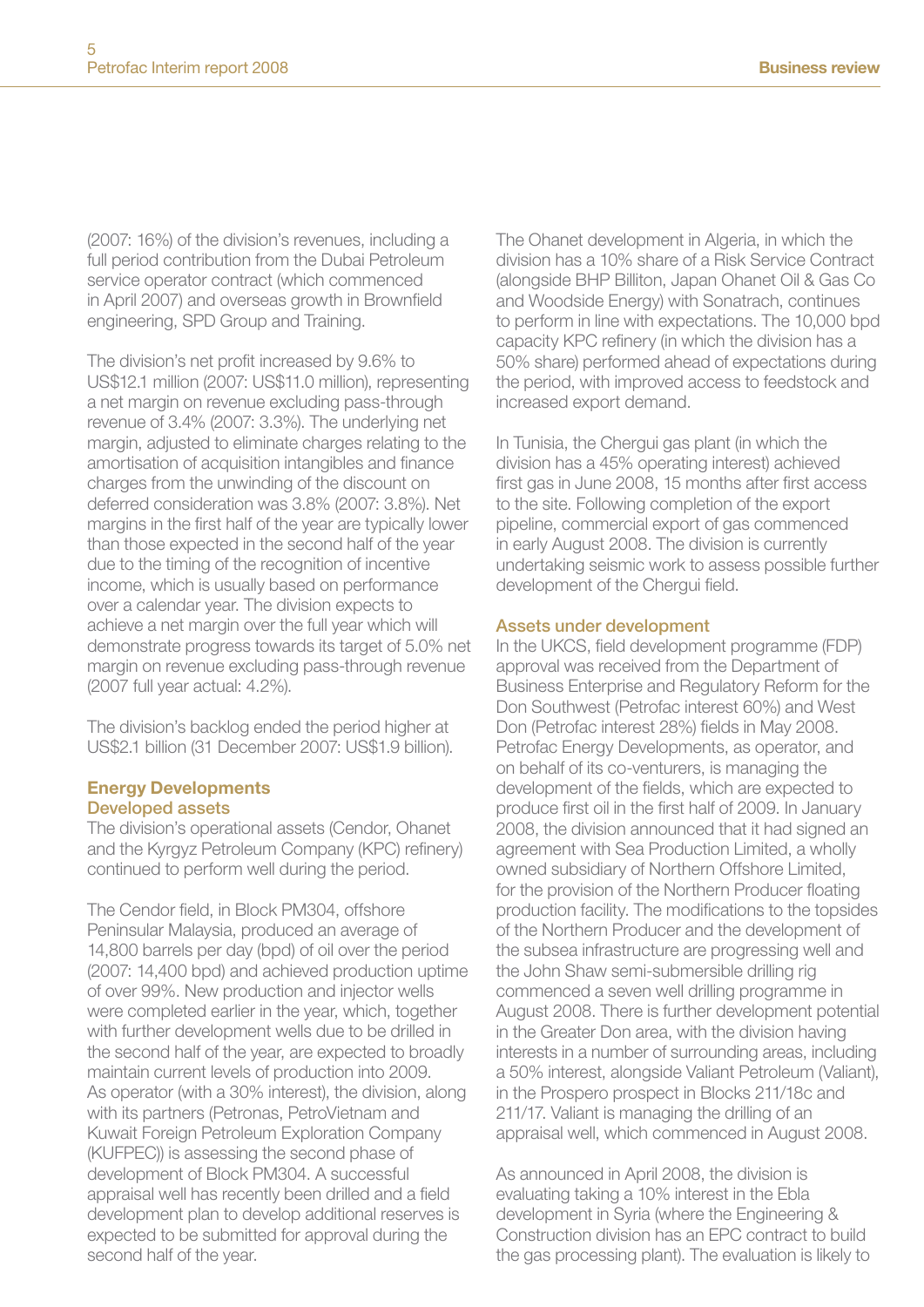### Business review continued

be completed during the second half of the year, after review of further well data.

Despite the first half of 2007 benefiting from the initial period of cost recovery on Cendor, the division's revenue increased 12.8% to US\$77.7 million for the six months to 30, June 2008 (2007) US\$68.9 million) compared to the corresponding period in the prior year, reflecting higher production levels and realised oil prices from Cendor<sup>1</sup> during the period. The division continues to hedge a substantial proportion of its expected profit oil using a series of zero premium oil price collar contracts, which currently range from a floor of US\$85 per barrel to a capped price of US\$118 per barrel. Net profit for the period increased to US\$16.3 million (2007: US\$15.8 million) with the increase partly driven by the improvement in performance of the KPC refinery.

#### Key risks and uncertainties

The key risks and uncertainties for the remaining six months of the year are as described on pages 24 and 25 of the group's Annual report and accounts 2007.

#### Outlook

The broad environment in which the group operates remains robust and underpinned by long term factors. Notwithstanding recent reductions in forecast short-term global economic growth prospects, global demand for oil & gas is expected to grow substantially over the medium to long-term and with limited spare capacity in existing oil & gas production facilities, we expect to see significant investment in new and replacement production capacity by our clients, particularly in our core markets. Consequently, we expect demand for the group's services to remain strong.

With the current level and duration of backlog, the Engineering & Construction division has good visibility of revenue. With a healthy bidding pipeline for 2008 and favourable operating environment, we expect to achieve strong growth for the current year and beyond, with net profit margins being broadly maintained at recent levels.

Growth in the Operations Services division is less leveraged to the current operating environment, as the division has a number of long-term (some life-of-field) contracts. Near-term growth prospects continue to be predominantly in international markets, particularly in Brownfield engineering and Training, and, following recent acquisitions, through the provision of solutions to enhance and improve production.

As noted above, our principal investment business, Energy Developments, continues to progress its portfolio of assets under development, with first oil on the Don Southwest and West Don fields being a key near-term target scheduled for the first half of 2009. The division is reviewing a number of upstream and infrastructure opportunities and expects to conclude its due diligence of the Ebla development during the second half of 2008.

Overall, we are very pleased with the group's achievements in the first half of the year, which include entry to the FTSE 100 index, less than three years since listing on the London Stock Exchange in October 2005. This is a notable achievement and a testament to the collective efforts of everyone working for the group. We are confident that this success will continue and that 2008 will be another year of strong growth.

Rodney Chase Chairman

Ayman Asfari Group Chief Executive

<sup>1</sup> Under the terms of the production sharing agreement, the group receives approximately 30% of the upside in the oil produce above an RPI index-linked base price, which is currently around US\$37 per barrel.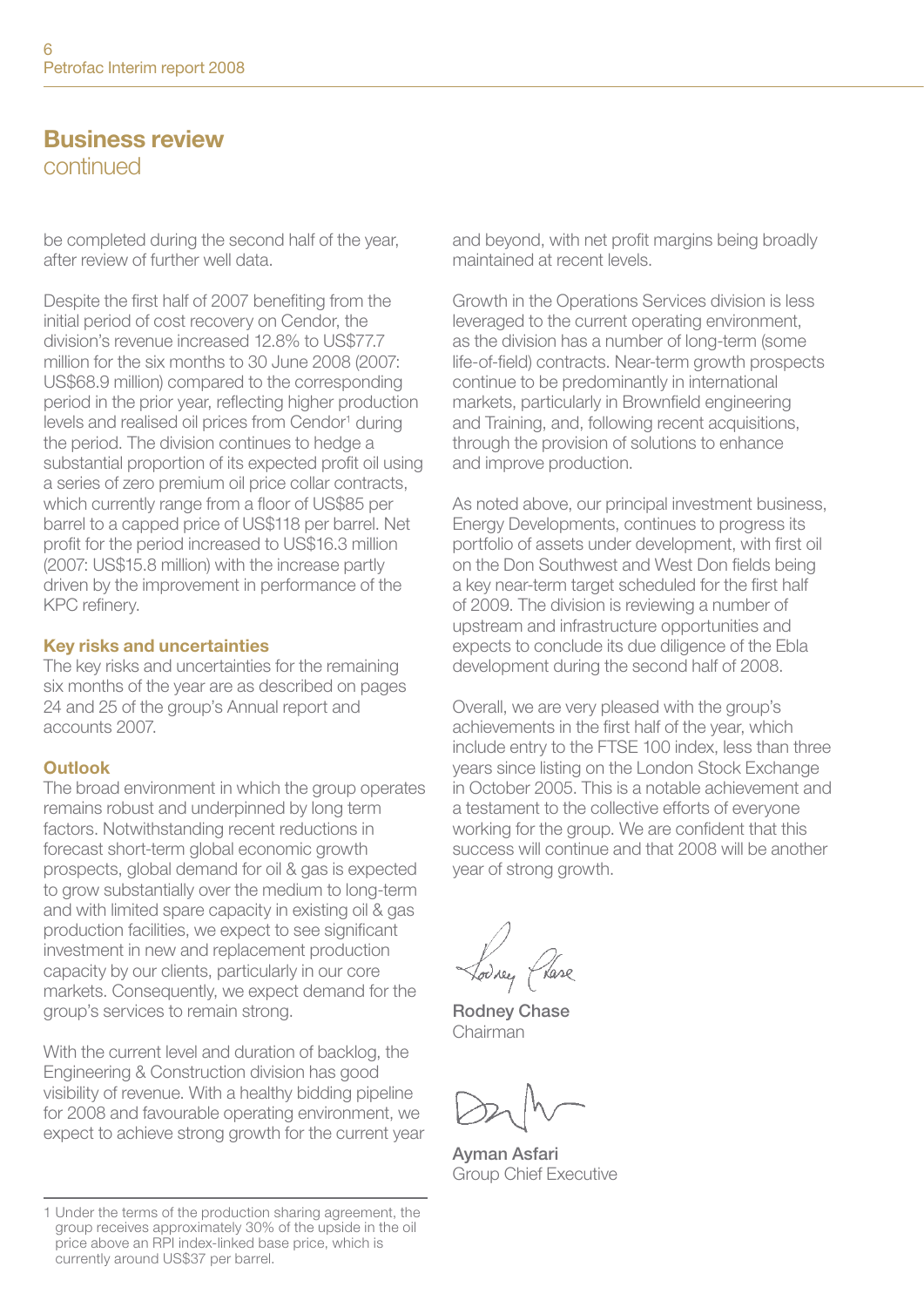## Interim condensed consolidated income statement

For the six months ended 30 June 2008

| <b>Unaudited</b><br>Unaudited<br>Audited<br><b>US\$'000</b><br>US\$'000<br>Notes<br>1,576,154<br>1,057,109<br>2,440,251<br>Revenue<br>4<br>(1,318,633)<br>Cost of sales<br>(868, 464)<br>5<br>Gross profit<br>257,521<br>188,645<br>Selling, general and administration expenses<br>(101, 395)<br>(75, 025)<br>Other income<br>2,027<br>1,492<br>3,951<br>(439)<br>(637)<br>Other expenses<br>Profit from operations before tax and finance income/(costs)<br>157,714<br>114,475<br>248,501<br>Finance costs<br>(4,251)<br>(4,948)<br>Finance income<br>7,354<br>7,738<br>Profit before tax<br>160,817<br>117,265<br>(39, 577)<br>(40,035)<br>Income tax expense<br>6<br>Profit for the period<br>121,240<br>77,230<br>Attributable to:<br>Petrofac Limited shareholders<br>121,240<br>77,230<br>Earnings per share (US cents)<br>7<br>35.64<br>22.53<br>- Basic<br>- Diluted<br>35.13<br>22.36<br>54.61 |  | 6 months ended 6 months ended<br>30 June<br>2008 | 30 June<br>2007 | Year ended<br>31 December<br>2007 |
|----------------------------------------------------------------------------------------------------------------------------------------------------------------------------------------------------------------------------------------------------------------------------------------------------------------------------------------------------------------------------------------------------------------------------------------------------------------------------------------------------------------------------------------------------------------------------------------------------------------------------------------------------------------------------------------------------------------------------------------------------------------------------------------------------------------------------------------------------------------------------------------------------------|--|--------------------------------------------------|-----------------|-----------------------------------|
|                                                                                                                                                                                                                                                                                                                                                                                                                                                                                                                                                                                                                                                                                                                                                                                                                                                                                                          |  |                                                  |                 | US\$'000                          |
|                                                                                                                                                                                                                                                                                                                                                                                                                                                                                                                                                                                                                                                                                                                                                                                                                                                                                                          |  |                                                  |                 |                                   |
|                                                                                                                                                                                                                                                                                                                                                                                                                                                                                                                                                                                                                                                                                                                                                                                                                                                                                                          |  |                                                  |                 | (2,029,772)                       |
|                                                                                                                                                                                                                                                                                                                                                                                                                                                                                                                                                                                                                                                                                                                                                                                                                                                                                                          |  |                                                  |                 | 410,479                           |
|                                                                                                                                                                                                                                                                                                                                                                                                                                                                                                                                                                                                                                                                                                                                                                                                                                                                                                          |  |                                                  |                 | (165, 308)                        |
|                                                                                                                                                                                                                                                                                                                                                                                                                                                                                                                                                                                                                                                                                                                                                                                                                                                                                                          |  |                                                  |                 |                                   |
|                                                                                                                                                                                                                                                                                                                                                                                                                                                                                                                                                                                                                                                                                                                                                                                                                                                                                                          |  |                                                  |                 | (621)                             |
|                                                                                                                                                                                                                                                                                                                                                                                                                                                                                                                                                                                                                                                                                                                                                                                                                                                                                                          |  |                                                  |                 |                                   |
|                                                                                                                                                                                                                                                                                                                                                                                                                                                                                                                                                                                                                                                                                                                                                                                                                                                                                                          |  |                                                  |                 | (8,527)                           |
|                                                                                                                                                                                                                                                                                                                                                                                                                                                                                                                                                                                                                                                                                                                                                                                                                                                                                                          |  |                                                  |                 | 18,259                            |
|                                                                                                                                                                                                                                                                                                                                                                                                                                                                                                                                                                                                                                                                                                                                                                                                                                                                                                          |  |                                                  |                 | 258,233                           |
|                                                                                                                                                                                                                                                                                                                                                                                                                                                                                                                                                                                                                                                                                                                                                                                                                                                                                                          |  |                                                  |                 | (69, 517)                         |
|                                                                                                                                                                                                                                                                                                                                                                                                                                                                                                                                                                                                                                                                                                                                                                                                                                                                                                          |  |                                                  |                 | 188,716                           |
|                                                                                                                                                                                                                                                                                                                                                                                                                                                                                                                                                                                                                                                                                                                                                                                                                                                                                                          |  |                                                  |                 |                                   |
|                                                                                                                                                                                                                                                                                                                                                                                                                                                                                                                                                                                                                                                                                                                                                                                                                                                                                                          |  |                                                  |                 | 188,716                           |
|                                                                                                                                                                                                                                                                                                                                                                                                                                                                                                                                                                                                                                                                                                                                                                                                                                                                                                          |  |                                                  |                 |                                   |
|                                                                                                                                                                                                                                                                                                                                                                                                                                                                                                                                                                                                                                                                                                                                                                                                                                                                                                          |  |                                                  |                 | 55.14                             |
|                                                                                                                                                                                                                                                                                                                                                                                                                                                                                                                                                                                                                                                                                                                                                                                                                                                                                                          |  |                                                  |                 |                                   |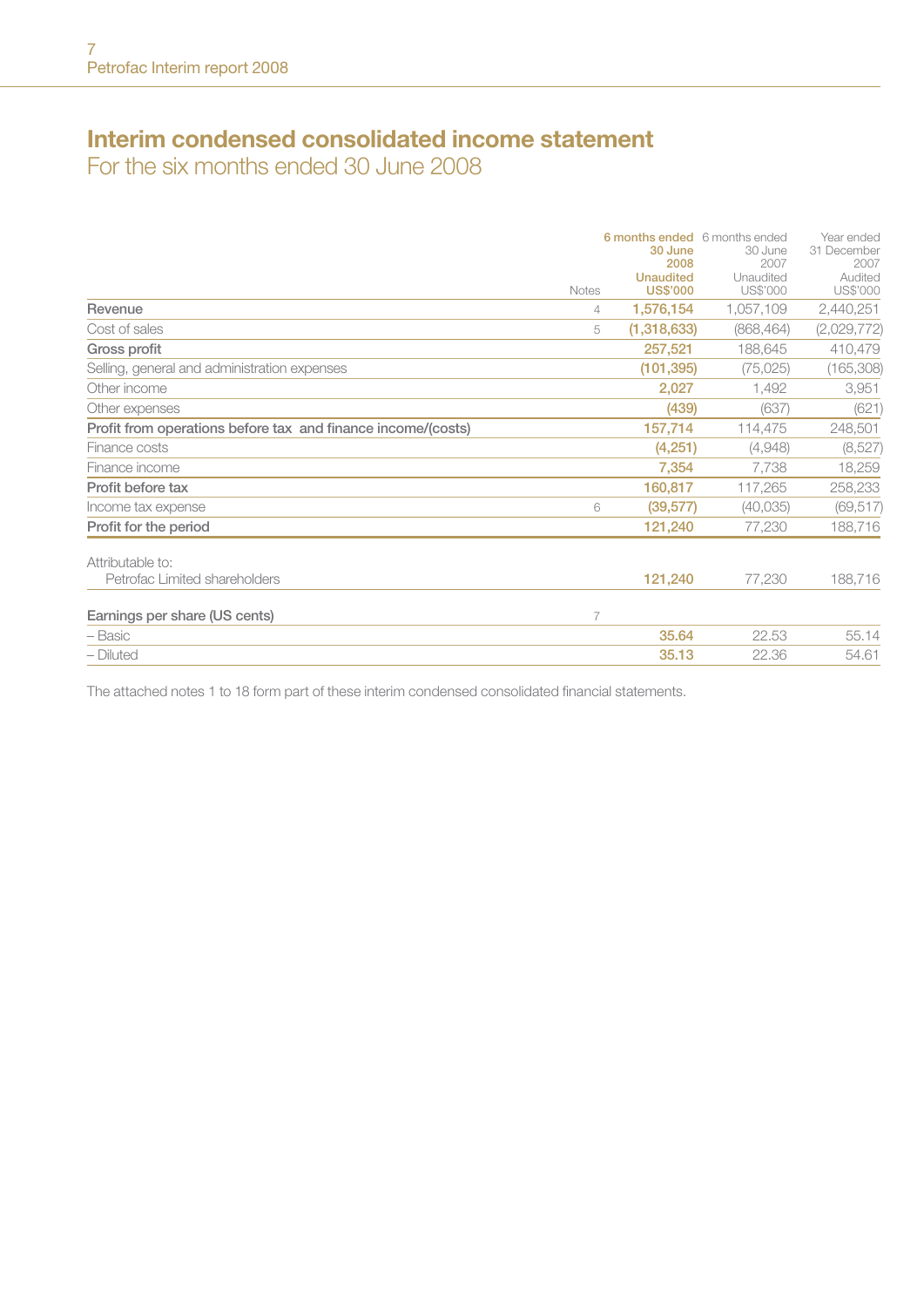### Interim condensed consolidated balance sheet At 30 June 2008

|                                                                                                        | <b>Notes</b> | 30 June<br>2008<br><b>Unaudited</b><br><b>US\$'000</b> | 30 June<br>2007<br>Unaudited<br>US\$'000 | 31 December<br>2007<br>Audited |
|--------------------------------------------------------------------------------------------------------|--------------|--------------------------------------------------------|------------------------------------------|--------------------------------|
| <b>Assets</b>                                                                                          |              |                                                        |                                          | US\$'000                       |
| Non-current assets                                                                                     |              |                                                        |                                          |                                |
| Property, plant and equipment                                                                          | 9            | 317,570                                                | 176,288                                  | 256,237                        |
| Goodwill                                                                                               | 10           | 71,882                                                 | 72,397                                   | 71,743                         |
| Intangible assets                                                                                      | 11           | 9.527                                                  | 21.582                                   | 9.010                          |
| Available-for-sale financial assets                                                                    |              | 1,337                                                  | 1,619                                    | 1,586                          |
| Derivative financial instruments                                                                       | 12           | 277                                                    | 439                                      | 1.775                          |
| Other financial assets                                                                                 |              | 1,531                                                  | 22                                       | 23                             |
| Deferred income tax assets                                                                             |              | 15,563                                                 | 1,747                                    | 11,472                         |
|                                                                                                        |              | 417,687                                                | 274.094                                  | 351.846                        |
| <b>Current assets</b><br>Inventories                                                                   |              | 2.244                                                  | 2,035                                    | 2.256                          |
| Work in progress                                                                                       |              | 206,893                                                | 321,240                                  | 270,181                        |
| Trade and other receivables                                                                            |              | 657,407                                                | 442,813                                  | 509,025                        |
| Due from related parties                                                                               | 17           | 3,408                                                  | 3,422                                    | 3,147                          |
| Derivative financial instruments                                                                       | 12           | 26,052                                                 | 10,098                                   | 27,298                         |
| Other financial assets                                                                                 |              | 2.472                                                  | 2,789                                    | 2.702                          |
| Cash and short-term deposits                                                                           | 13           | 565,206                                                | 518,261                                  | 581,552                        |
|                                                                                                        |              | 1,463,682                                              | 1,300,658                                | 1,396,161                      |
| <b>Total assets</b>                                                                                    |              | 1,881,369                                              | 1,574,752                                | 1,748,007                      |
|                                                                                                        |              |                                                        |                                          |                                |
| <b>Equity and liabilities</b><br>Equity attributable to Petrofac Limited shareholders<br>Share capital |              | 8.636                                                  | 8.636                                    | 8.636                          |
| Share premium                                                                                          |              | 68,203                                                 | 68,203                                   | 68,203                         |
| Capital redemption reserve                                                                             |              | 10,881                                                 | 10,881                                   | 10,881                         |
| <b>Treasury shares</b>                                                                                 |              | (44, 049)                                              | (19, 715)                                | (29, 842)                      |
| Other reserves                                                                                         | 15           | 51,064                                                 | 30,832                                   | 50,467                         |
| Retained earnings                                                                                      |              | 459,526                                                | 282,720                                  | 377,450                        |
|                                                                                                        |              | 554,261                                                | 381,557                                  | 485.795                        |
| Minority interests                                                                                     |              | 209                                                    | 209                                      | 209                            |
| <b>Total equity</b>                                                                                    |              | 554,470                                                | 381,766                                  | 486,004                        |
| <b>Non-current liabilities</b>                                                                         |              |                                                        |                                          |                                |
| Interest-bearing loans and borrowings                                                                  |              | 76,513                                                 | 92,074                                   | 81,640                         |
| Provisions                                                                                             |              | 23.104                                                 | 15.837                                   | 19,046                         |
| Other financial liabilities                                                                            |              | 14,395                                                 | 20,438                                   | 13,870                         |
| Deferred income tax liabilities                                                                        |              | 37,590                                                 | 28,126                                   | 34,137                         |
|                                                                                                        |              | 151.602                                                | 156.475                                  | 148,693                        |
| <b>Current liabilities</b>                                                                             |              |                                                        |                                          |                                |
| Trade and other payables                                                                               |              | 413,585                                                | 426,963                                  | 408,017                        |
| Due to related parties                                                                                 | 17           | 578                                                    | 50                                       | 744                            |
| Interest-bearing loans and borrowings                                                                  |              | 27,956                                                 | 35,148                                   | 28,455                         |
| Derivative financial instruments                                                                       | 12           | 7,250                                                  |                                          | 52                             |
| Other financial liabilities                                                                            |              | 1,005                                                  | 1,884                                    | 812                            |
| Income tax payable                                                                                     |              | 43,232                                                 | 30,278                                   | 47,577                         |
| Billings in excess of cost and estimated earnings                                                      |              | 145,592                                                | 186,152                                  | 208,105                        |
| Accrued contract expenses                                                                              |              | 536,099                                                | 356,036                                  | 419,548                        |
|                                                                                                        |              | 1,175,297                                              | 1,036,511                                | 1,113,310                      |
| <b>Total liabilities</b>                                                                               |              | 1,326,899                                              | 1,192,986                                | 1,262,003                      |
| <b>Total equity and liabilities</b>                                                                    |              | 1,881,369                                              | 1,574,752                                | 1,748,007                      |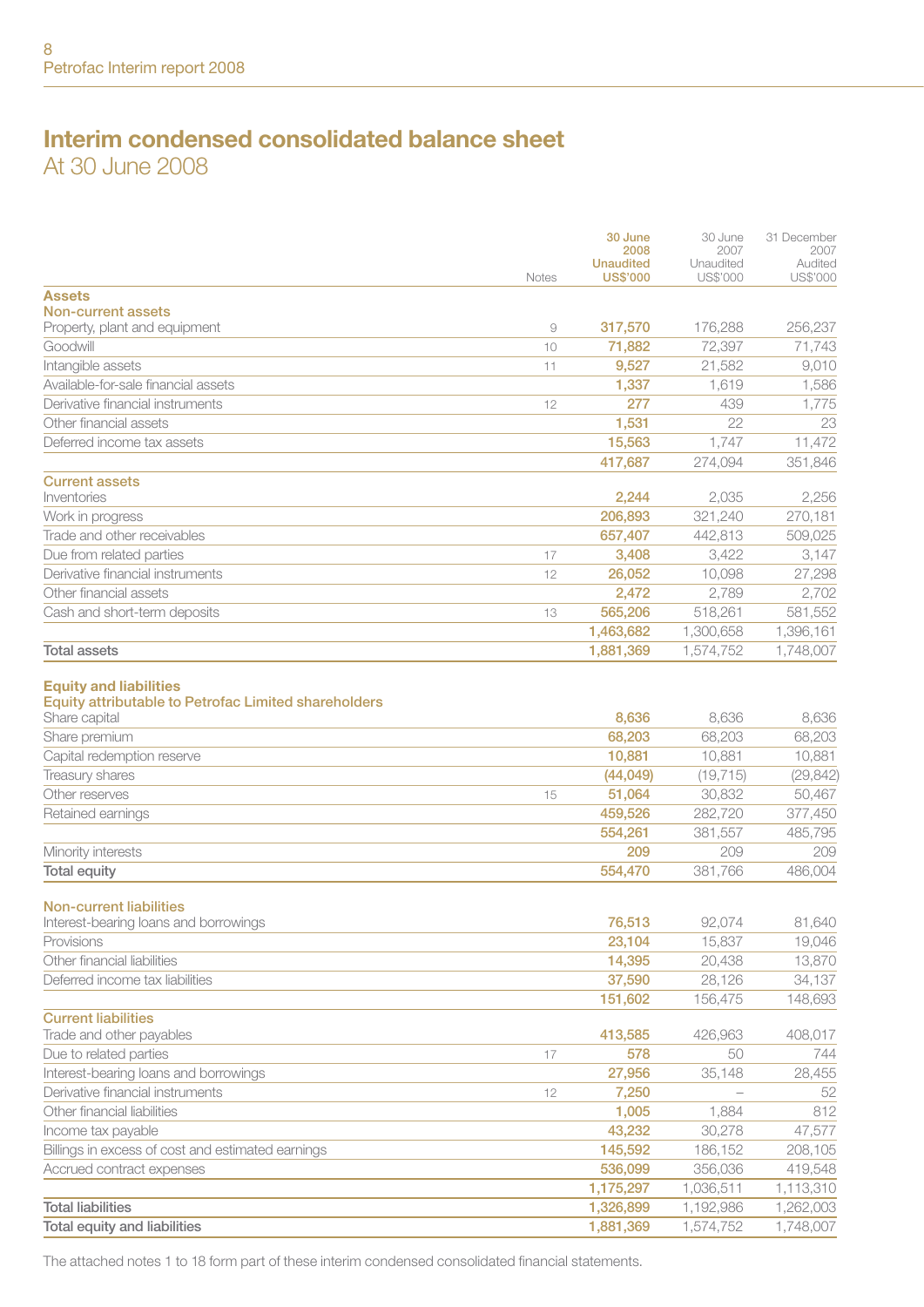## Interim condensed consolidated cash flow statement

For the six months ended 30 June 2008

|                                                                                   |       | 30 June<br>2008                     | 6 months ended 6 months ended<br>30 June<br>2007 | Year ended<br>31 December<br>2007 |
|-----------------------------------------------------------------------------------|-------|-------------------------------------|--------------------------------------------------|-----------------------------------|
|                                                                                   | Notes | <b>Unaudited</b><br><b>US\$'000</b> | Unaudited<br>US\$'000                            | Audited<br>US\$'000               |
| <b>Operating activities</b>                                                       |       |                                     |                                                  |                                   |
| Profit before tax                                                                 |       | 160.817                             | 117,265                                          | 258.233                           |
| Adiustments for:                                                                  |       |                                     |                                                  |                                   |
| Depreciation, amortisation and impairment                                         |       | 21,523                              | 22,792                                           | 52,758                            |
| Share-based payments                                                              | 14    | 4,331                               | 1,820                                            | 5,412                             |
| Difference between other long-term employment benefits                            |       |                                     |                                                  |                                   |
| paid and amounts recognised in the income statement                               |       | 4,324                               | 3,025                                            | 5,852                             |
| Net finance income                                                                |       | (3, 103)                            | (2,790)                                          | (9, 732)                          |
| Gain on disposal of property, plant and equipment                                 |       | (71)                                | (8, 541)                                         | (8,834)                           |
| Gain on disposal of held for sale assets                                          |       |                                     | $\overline{\phantom{a}}$                         | (243)                             |
| Other non-cash items, net                                                         |       | (1, 193)                            | 619                                              | 1.756                             |
| Operating profit before working capital changes                                   |       | 186,628                             | 134.190                                          | 305,202                           |
| Trade and other receivables                                                       |       | (148, 382)                          | (106, 800)                                       | (171, 360)                        |
| Work in progress                                                                  |       | 63,288                              | 46,629                                           | 97,688                            |
| Due from related parties                                                          |       | (261)                               | 4,303                                            | 4,578                             |
| Inventories                                                                       |       | 12                                  | (92)                                             | (313)                             |
| Current financial assets                                                          |       | (133)                               | (427)                                            | (395)                             |
| Trade and other payables                                                          |       | 15,171                              | 83,152                                           | 64,044                            |
| Billings in excess of cost and estimated earnings                                 |       | (62, 513)                           | 61,162                                           | 83,115                            |
| Accrued contract expenses                                                         |       | 116,551                             | (75, 967)                                        | (12, 455)                         |
| Due to related parties                                                            |       | (166)                               | (132)                                            | 562                               |
|                                                                                   |       | 170,195                             | 146,018                                          | 370,666                           |
| Other non-current items, net                                                      |       | (1.821)                             | 87                                               | 133                               |
| Cash generated from operations                                                    |       | 168,374                             | 146,105                                          | 370.799                           |
| Interest paid                                                                     |       | (3, 191)                            | (3.629)                                          | (7,004)                           |
| Income taxes paid, net                                                            |       | (44, 566)                           | (16, 538)                                        | (32, 417)                         |
| Net cash flows from operating activities                                          |       | 120,617                             | 125,938                                          | 331,378                           |
|                                                                                   |       |                                     |                                                  |                                   |
| <b>Investing activities</b>                                                       |       |                                     |                                                  |                                   |
| Purchase of property, plant and equipment                                         | 9     | (82, 117)                           | (56, 604)                                        | (117, 157)                        |
| Acquisition of subsidiaries, net of cash acquired                                 |       | ÷,                                  | (3, 137)                                         | (4,902)                           |
| Payment of deferred consideration on acquisition                                  |       | $\overline{\phantom{a}}$            |                                                  | (64)                              |
| Purchase of intangible oil & gas assets                                           | 11    | (1,400)                             | (1,776)                                          | (48, 604)                         |
| Proceeds from disposal of property, plant and equipment                           |       | 184                                 | 11,205                                           | 12,166                            |
| Proceeds from disposal of available-for-sale financial assets                     |       | 137                                 | $\overline{\phantom{a}}$                         |                                   |
| Net foreign exchange differences                                                  |       | (564)                               | 2.023                                            | 829                               |
| Interest received                                                                 |       | 7.702                               | 7.863                                            | 18.562                            |
| Net cash flows used in investing activities                                       |       | (76, 058)                           | (40, 426)                                        | (139.170)                         |
|                                                                                   |       |                                     |                                                  |                                   |
| <b>Financing activities</b><br>Repayment of interest-bearing loans and borrowings |       | (3,713)                             | (1, 157)                                         | (2,767)                           |
| Shareholders' loan note transactions, net                                         |       |                                     | 173                                              | 216                               |
| Treasury shares purchased                                                         | 14    | (16,969)                            | (11, 571)                                        | (21, 698)                         |
| Equity dividends paid                                                             |       |                                     | (22, 374)                                        | (39, 479)                         |
| Net cash flows used in financing activities                                       |       | (38,015)<br>(58, 697)               | (34, 929)                                        | (63, 728)                         |
|                                                                                   |       |                                     |                                                  |                                   |
| Net (decrease)/increase in cash and cash equivalents                              |       | (14, 138)                           | 50,583                                           | 128,480                           |
| Cash and cash equivalents at 1 January                                            |       | 565,886                             | 437,406                                          | 437,406                           |
| Cash and cash equivalents at period end                                           | 13    | 551,748                             | 487,989                                          | 565,886                           |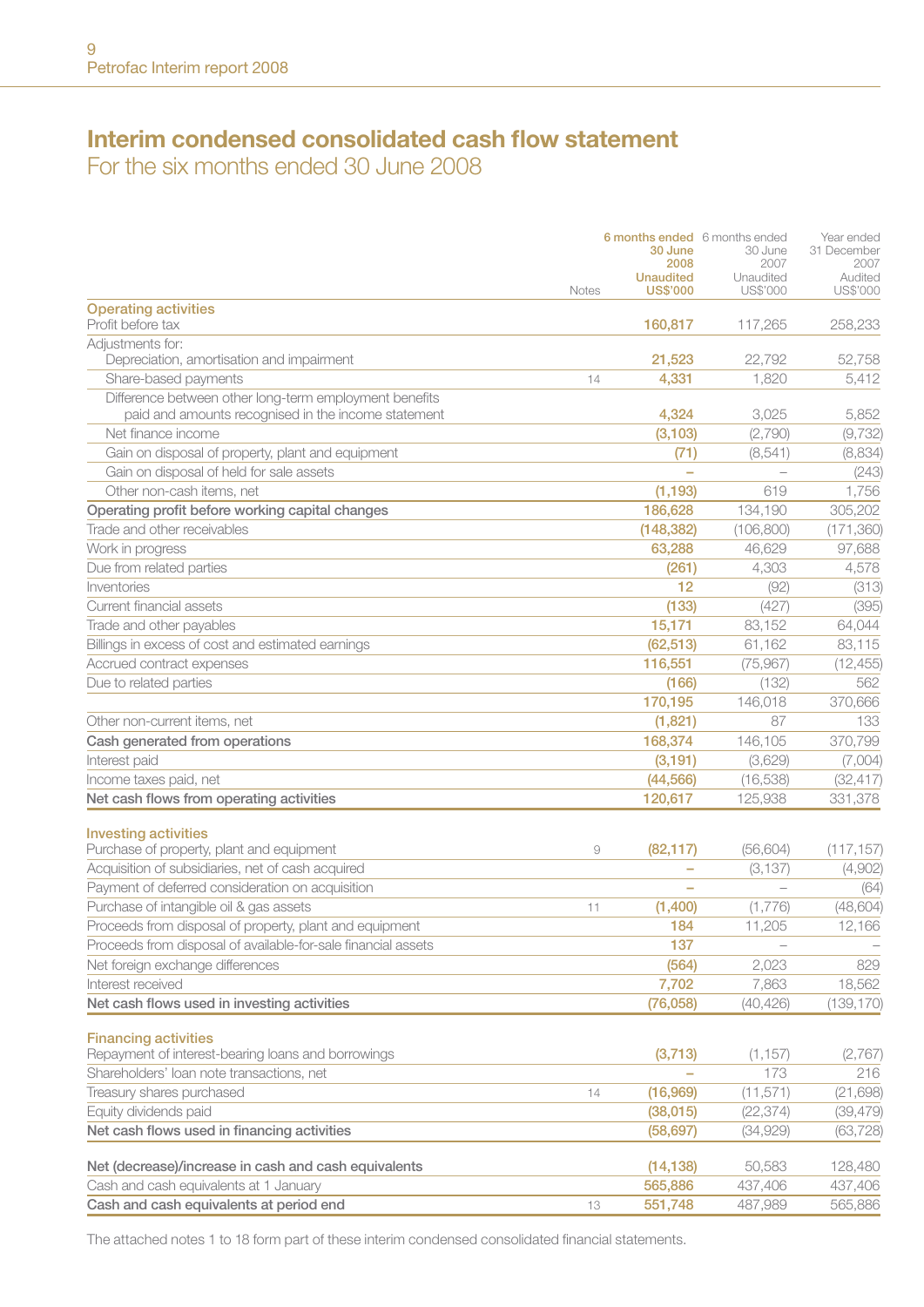## Interim condensed consolidated statement of changes in equity For the six months ended 30 June 2008

|                                                                               | Attributable to shareholders of Petrofac Limited |                          |                                                    |                                |                                            |                                  |                   |                                          |                             |
|-------------------------------------------------------------------------------|--------------------------------------------------|--------------------------|----------------------------------------------------|--------------------------------|--------------------------------------------|----------------------------------|-------------------|------------------------------------------|-----------------------------|
|                                                                               | Issued<br>share<br>capital<br>US\$'000           | premium<br>US\$'000      | Capital<br>Share redemption<br>reserve<br>US\$'000 | Treasury<br>shares<br>US\$'000 | Other<br>reserves<br>(note 15)<br>US\$'000 | Retained<br>earnings<br>US\$'000 | Total<br>US\$'000 | Minority<br><i>interests</i><br>US\$'000 | Total<br>equity<br>US\$'000 |
| For the six months<br>ended 30 June 2008                                      |                                                  |                          |                                                    |                                |                                            |                                  |                   |                                          |                             |
| Balance at 1 January 2008                                                     | 8.636                                            | 68,203                   | 10.881                                             | (29.842)                       | 50.467                                     | 377,450                          | 485.795           | 209                                      | 486,004                     |
| Foreign currency translation                                                  |                                                  |                          |                                                    |                                | (512)                                      |                                  | (512)             |                                          | (512)                       |
| Net gain on maturity of cash<br>flow hedges recognised<br>in income statement |                                                  |                          |                                                    |                                | (23, 460)                                  |                                  | (23, 460)         |                                          | (23, 460)                   |
| Net changes in fair value of derivatives                                      |                                                  |                          |                                                    |                                | 13.509                                     |                                  | 13.509            |                                          | 13,509                      |
| Net changes in fair value of available-<br>for-sale financial assets          |                                                  |                          |                                                    |                                | (112)                                      |                                  | (112)             |                                          | (112)                       |
| Total income and expenses for the<br>period recognised in equity              |                                                  |                          |                                                    |                                | (10, 575)                                  |                                  | (10.575)          |                                          | (10, 575)                   |
| Net profit for the period                                                     | $\overline{\phantom{0}}$                         | $\overline{\phantom{0}}$ |                                                    |                                | $\overline{\phantom{0}}$                   | 121,240                          | 121,240           |                                          | 121,240                     |
| Total income and expenses<br>for the period                                   |                                                  |                          |                                                    |                                | (10, 575)                                  | 121,240                          | 110,665           |                                          | 110,665                     |
| Share-based payments charge<br>(note 14)                                      |                                                  |                          |                                                    |                                | 4.331                                      |                                  | 4.331             |                                          | 4,331                       |
| Shares vested during the period<br>(note 15)                                  | -                                                |                          |                                                    | 2.762                          | (2,762)                                    |                                  |                   |                                          |                             |
| Treasury shares purchased (note 14)                                           | -                                                |                          |                                                    | (16,969)                       |                                            | $\overline{\phantom{0}}$         | (16,969)          | $\overline{\phantom{0}}$                 | (16,969)                    |
| Transfer to reserve for share-based<br>payments (note 15)                     |                                                  |                          |                                                    |                                | 9,603                                      |                                  | 9.603             |                                          | 9.603                       |
| Dividends (note 8)                                                            |                                                  |                          |                                                    |                                | $\overline{\phantom{0}}$                   | (39, 164)                        | (39, 164)         | $\overline{\phantom{0}}$                 | (39, 164)                   |
| Balance at 30 June 2008<br>(unaudited)                                        | 8.636                                            | 68,203                   | 10.881                                             | (44, 049)                      | 51.064                                     | 459.526                          | 554.261           | 209                                      | 554,470                     |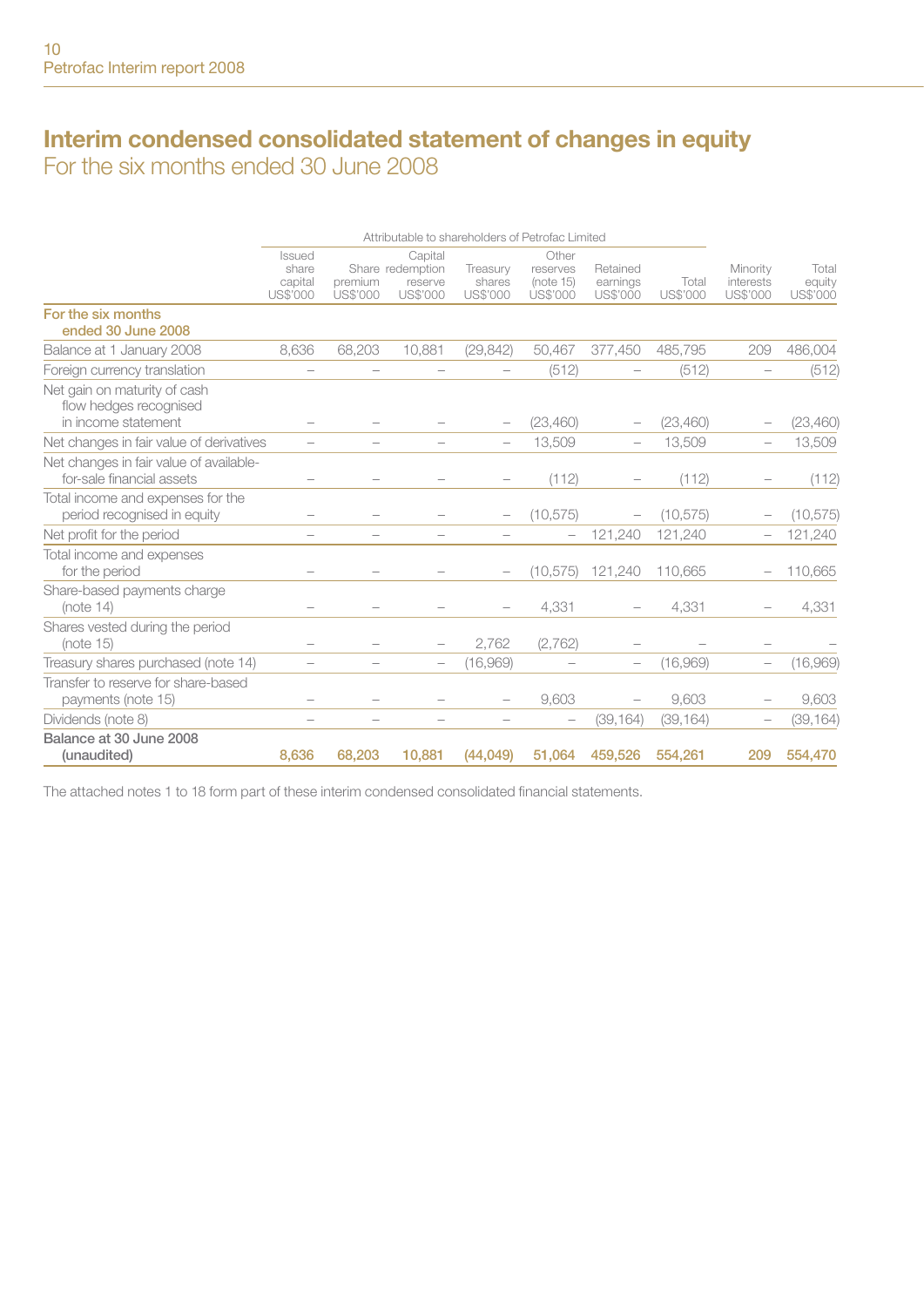|                                                                                                                  |                                        |                          |                                                    | Attributable to shareholders of Petrofac Limited |                                            |                                  |                   |                                   |                             |
|------------------------------------------------------------------------------------------------------------------|----------------------------------------|--------------------------|----------------------------------------------------|--------------------------------------------------|--------------------------------------------|----------------------------------|-------------------|-----------------------------------|-----------------------------|
|                                                                                                                  | Issued<br>share<br>capital<br>US\$'000 | premium<br>US\$'000      | Capital<br>Share redemption<br>reserve<br>US\$'000 | Treasurv<br>shares<br>US\$'000                   | Other<br>reserves<br>(note 15)<br>US\$'000 | Retained<br>earnings<br>US\$'000 | Total<br>US\$'000 | Minority<br>interests<br>US\$'000 | Total<br>equity<br>US\$'000 |
| For the six months<br>ended 30 June 2007                                                                         |                                        |                          |                                                    |                                                  |                                            |                                  |                   |                                   |                             |
| Balance at 1 January 2007                                                                                        | 8.629                                  | 66,210                   | 10.881                                             | (8, 144)                                         | 19,611                                     | 227,508                          | 324,695           | 209                               | 324,904                     |
| Foreign currency translation                                                                                     | $\overline{\phantom{0}}$               |                          | $\overline{\phantom{a}}$                           | $\overline{a}$                                   | 2,288                                      | $\overline{a}$                   | 2,288             | ÷                                 | 2,288                       |
| Net gain on maturity of cash<br>flow hedges recognised<br>in income statement                                    |                                        |                          |                                                    |                                                  | (5,607)                                    |                                  | (5,607)           |                                   | (5,607)                     |
| Net changes in fair value of derivatives                                                                         |                                        |                          |                                                    |                                                  | 6,736                                      |                                  | 6,736             |                                   | 6,736                       |
| Net changes in fair value of available-<br>for-sale financial assets                                             |                                        |                          |                                                    |                                                  | (121)                                      |                                  | (121)             |                                   | (121)                       |
| Total income and expenses<br>for the period recognised in equity                                                 |                                        |                          |                                                    |                                                  | 3,296                                      |                                  | 3,296             |                                   | 3,296                       |
| Net profit for the period                                                                                        | $\overline{\phantom{0}}$               | $\overline{\phantom{a}}$ | $\overline{\phantom{a}}$                           | $\overline{\phantom{a}}$                         | $\overline{a}$                             | 77,230                           | 77,230            | $\overline{a}$                    | 77,230                      |
| Total income and expenses<br>for the period                                                                      |                                        |                          |                                                    |                                                  | 3.296                                      | 77.230                           | 80.526            |                                   | 80,526                      |
| Share-based payments charge<br>(note 14)                                                                         |                                        |                          |                                                    |                                                  | 1,820                                      |                                  | 1,820             |                                   | 1,820                       |
| Shares issued on acquisition                                                                                     | 7                                      | 1,993                    | $\overline{a}$                                     |                                                  | $\overline{a}$                             | $\overline{a}$                   | 2,000             | $\overline{a}$                    | 2,000                       |
| Treasury shares                                                                                                  | $\overline{\phantom{a}}$               | $\overline{\phantom{a}}$ | $\overline{\phantom{0}}$                           | (11, 571)                                        | $\overline{\phantom{a}}$                   | $\overline{\phantom{0}}$         | (11, 571)         | $\overline{a}$                    | (11, 571)                   |
| Transfer to reserve for share-based<br>payments (note 15)                                                        | J.                                     | J.                       | ÷                                                  |                                                  | 6.105                                      |                                  | 6,105             |                                   | 6,105                       |
| Dividends (note 8)                                                                                               | $\overline{\phantom{a}}$               |                          |                                                    |                                                  |                                            | (22, 018)                        | (22, 018)         |                                   | (22, 018)                   |
| Balance at 30 June 2007<br>(unaudited)                                                                           | 8.636                                  | 68.203                   | 10,881                                             | (19, 715)                                        | 30,832                                     | 282,720                          | 381,557           | 209                               | 381,766                     |
| For the year ended<br>31 December 2007                                                                           |                                        |                          |                                                    |                                                  |                                            |                                  |                   |                                   |                             |
| Balance at 1 January 2007                                                                                        | 8,629                                  | 66,210                   | 10,881                                             | (8, 144)                                         | 19,611                                     | 227,508                          | 324,695           | 209                               | 324,904                     |
| Foreign currency translation                                                                                     | $\overline{\phantom{0}}$               | ۰                        | ۰                                                  |                                                  | (72)                                       |                                  | (72)              |                                   | (72)                        |
| Net gain on maturity of cash<br>flow hedges recognised                                                           |                                        |                          |                                                    |                                                  |                                            |                                  |                   |                                   |                             |
| in income statement                                                                                              |                                        |                          |                                                    |                                                  | (22, 183)<br>41,734                        |                                  | (22, 183)         |                                   | (22, 183)                   |
| Net changes in fair value of derivatives<br>Net changes in fair value of available-<br>for-sale financial assets |                                        |                          |                                                    |                                                  | (140)                                      |                                  | 41,734<br>(140)   |                                   | 41,734<br>(140)             |
| Total income and expenses<br>for the year recognised in equity                                                   | $\overline{\phantom{0}}$               |                          |                                                    |                                                  | 19,339                                     |                                  | 19,339            |                                   | 19,339                      |
| Net profit for the year                                                                                          |                                        |                          |                                                    |                                                  | $\overline{\phantom{0}}$                   | 188.716                          | 188,716           |                                   | 188,716                     |
| Total income and expenses<br>for the year                                                                        |                                        |                          |                                                    |                                                  | 19,339                                     | 188,716                          | 208,055           |                                   | 208,055                     |
| Share-based payments charge                                                                                      | $\overline{\phantom{0}}$               |                          | $\overline{a}$                                     |                                                  | 5,412                                      |                                  | 5,412             | $\overline{a}$                    | 5,412                       |
| Shares issued on acquisition                                                                                     | 7                                      | 1,993                    |                                                    |                                                  |                                            |                                  | 2,000             |                                   | 2,000                       |
| <b>Treasury shares</b>                                                                                           | $\overline{\phantom{0}}$               |                          | $\overline{\phantom{a}}$                           | (21, 698)                                        |                                            | $\overline{a}$                   | (21, 698)         | $\overline{\phantom{0}}$          | (21, 698)                   |
| Transfer to reserve for share-based<br>payments (note 15)                                                        |                                        |                          |                                                    |                                                  | 6,105                                      |                                  | 6,105             |                                   | 6,105                       |
| Dividends (note 8)                                                                                               |                                        |                          |                                                    |                                                  |                                            | (38, 774)                        | (38, 774)         |                                   | (38, 774)                   |
| Balance at 31 December 2007<br>(audited)                                                                         | 8,636                                  | 68,203                   | 10,881                                             | (29, 842)                                        | 50,467                                     | 377,450                          | 485,795           | 209                               | 486,004                     |
|                                                                                                                  |                                        |                          |                                                    |                                                  |                                            |                                  |                   |                                   |                             |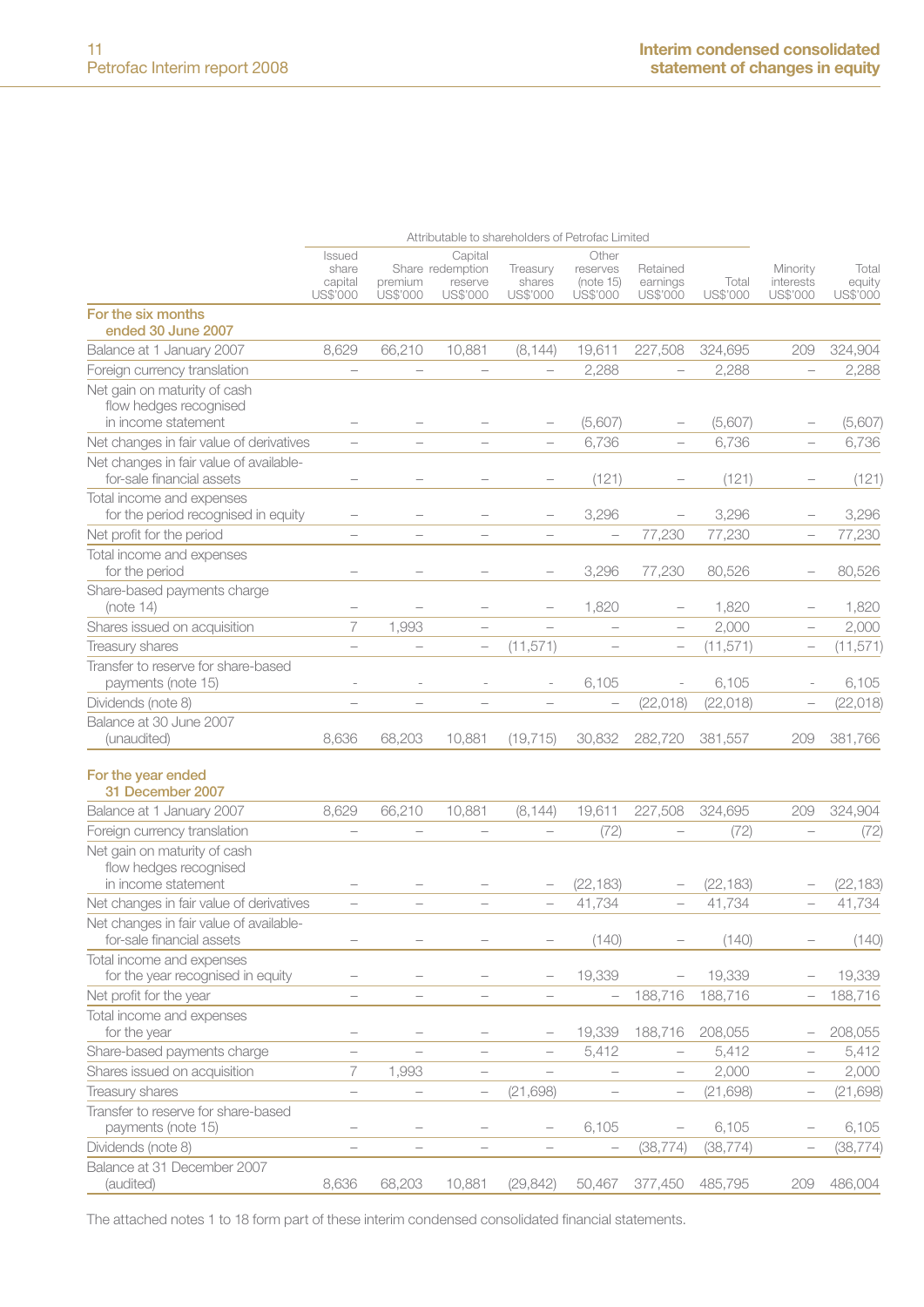## Notes to the interim condensed consolidated financial statements For the six months ended 30 June 2008

#### 1 Corporate information

Petrofac Limited is a limited liability company registered in Jersey under the Companies (Jersey) Law 1991 and is the holding company for the international group of Petrofac subsidiaries (together "the group"). The group's principal activities are the provision of facilities solutions to the oil & gas production and processing industry and appraisal, development and operation of oil & gas production and refining projects. The interim condensed consolidated financial statements of the group for the six months ended 30 June 2008 were authorised for issue in accordance with a resolution of the Board of Directors on 26 August 2008.

#### 2 Basis of preparation and accounting policies Basis of preparation

The interim condensed consolidated financial statements have been prepared on a historical cost basis, except for derivative financial instruments and available-for-sale financial assets that have been measured at fair value. The presentation currency of the interim condensed consolidated financial statements is United States dollars (US\$) and all values in the interim condensed consolidated financial statements are rounded to the nearest thousand (US\$'000) except where otherwise stated. Certain comparative information has been reclassified to conform to current period presentation and prior period earnings per share numbers have been revised to be consistent with the current period presentation.

#### Statement of compliance

The interim condensed consolidated financial statements of Petrofac Limited and all its subsidiaries for the six months ended 30 June 2008 have been prepared in accordance with IAS 34 "Interim Financial Statements" and applicable requirements of Jersey law. They do not include all of the information and disclosures required in the annual financial statements and should be read in conjunction with the consolidated financial statements of the group as at and for the year ended 31 December 2007.

#### Accounting policies

The accounting policies and methods of computation adopted in the preparation of these interim condensed consolidated financial statements are consistent with those followed in the preparation of the group's financial statements for the year ended 31 December 2007, except as noted below.

The group has adopted new and revised Standards and Interpretations issued by the International Accounting Standards Board (IASB) and the International Financial Reporting Interpretations Committee (IFRIC) of the IASB that are relevant to its operations and effective for accounting periods beginning on or after 1 January 2008. The principal effects of the adoption of these new and amended standards and interpretations are discussed below:

#### IFRIC 11 IFRS 2 Group and Treasury Share Transactions

This interpretation clarifies that where any arrangement is made whereby an employee is granted rights to an entity's equity instrument; it is to be accounted for as an equity-settled scheme. This treatment would also hold true where the entity buys the instruments from an existing shareholder or any other party to provide the equity instruments to the employee. The adoption of this interpretation did not affect the group's operating results or financial position for the period ended 30 June 2008.

#### IFRIC 14 IAS 19 The Limit on a Defined Benefit Asset, Minimum Funding Requirements and their Interaction

This interpretation provides guidance on how to assess the limit on the amount of surplus in a defined benefit scheme that can be recognised as an asset under IAS 19 Employee Benefits. The adoption of this interpretation did not affect the group's operating results or financial position for the period ended 30 June 2008 as the group does not have any defined benefit scheme for its employees.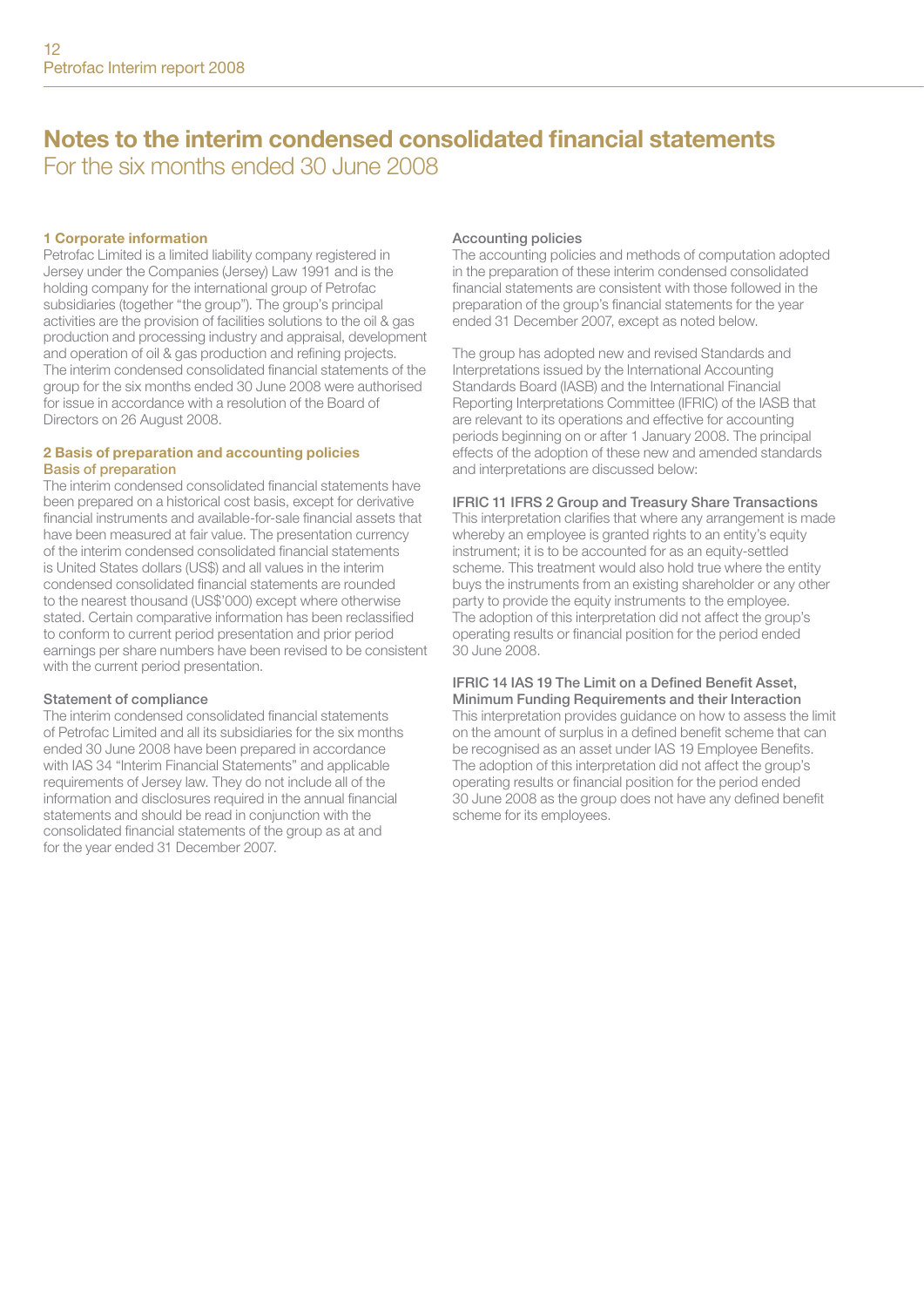#### 3 Segment information

The group's primary continuing operations are organised on a worldwide basis into three business segments: Engineering & Construction, Operations Services and Energy Developments. The following tables present revenue and profit information relating to the group's primary business segments for the six months ended 30 June 2008, six months ended 30 June 2007 and the year ended 31 December 2007. Included within the consolidation and eliminations columns are certain balances, which due to their nature, are not allocated to segments.

|                                              | Engineering &<br>Construction<br>US\$'000 | Operations<br>Services<br>US\$'000 | Energy<br>Developments<br>US\$'000 | Corporate<br>& others<br>US\$'000 | Consolidation<br>adjustments &<br>eliminations<br>US\$'000 | Total<br>US\$'000 |
|----------------------------------------------|-------------------------------------------|------------------------------------|------------------------------------|-----------------------------------|------------------------------------------------------------|-------------------|
| Six months ended 30 June 2008<br>(unaudited) |                                           |                                    |                                    |                                   |                                                            |                   |
| Revenue                                      |                                           |                                    |                                    |                                   |                                                            |                   |
| <b>External sales</b>                        | 1,034,143                                 | 464,323                            | 77,688                             |                                   |                                                            | 1,576,154         |
| Inter-segment sales                          | 2,231                                     | 5,698                              |                                    |                                   | (7,929)                                                    |                   |
| Total revenue                                | 1,036,374                                 | 470,021                            | 77,688                             | -                                 | (7,929)                                                    | 1,576,154         |
| Segment results                              | 112,834                                   | 18,034                             | 29,562                             | (159)                             | (454)                                                      | 159,817           |
| Unallocated corporate costs                  |                                           |                                    |                                    | (2, 103)                          |                                                            | (2, 103)          |
| Profit/(loss) before tax and                 |                                           |                                    |                                    |                                   |                                                            |                   |
| finance income / (costs)                     | 112,834                                   | 18,034                             | 29.562                             | (2, 262)                          | (454)                                                      | 157,714           |
| Finance costs                                | (262)                                     | (1,785)                            | (32)                               | (4,675)                           | 2,503                                                      | (4,251)           |
| Finance income                               | 8.198                                     | 436                                | 117                                | 2,722                             | (4, 119)                                                   | 7.354             |
| Profit/loss) before income tax               | 120,770                                   | 16,685                             | 29,647                             | (4,215)                           | (2,070)                                                    | 160,817           |
| Income tax expense                           | (21, 618)                                 | (4,582)                            | (13, 312)                          | (65)                              |                                                            | (39, 577)         |
| Profit/(loss) for the period                 | 99,152                                    | 12,103                             | 16,335                             | (4,280)                           | (2,070)                                                    | 121,240           |
| Other segment information                    |                                           |                                    |                                    |                                   |                                                            |                   |
| Depreciation                                 | 7,481                                     | 2,071                              | 11,274                             | 226                               | (413)                                                      | 20,639            |
| Amortisation                                 | $\overline{\phantom{0}}$                  | 884                                |                                    |                                   |                                                            | 884               |
| Other long-term employment benefits          | 3,854                                     | 914                                | 93                                 | 27                                |                                                            | 4,888             |
| Share-based payments                         | 2,120                                     | 1,053                              | 496                                | 662                               |                                                            | 4,331             |
|                                              |                                           |                                    |                                    |                                   |                                                            |                   |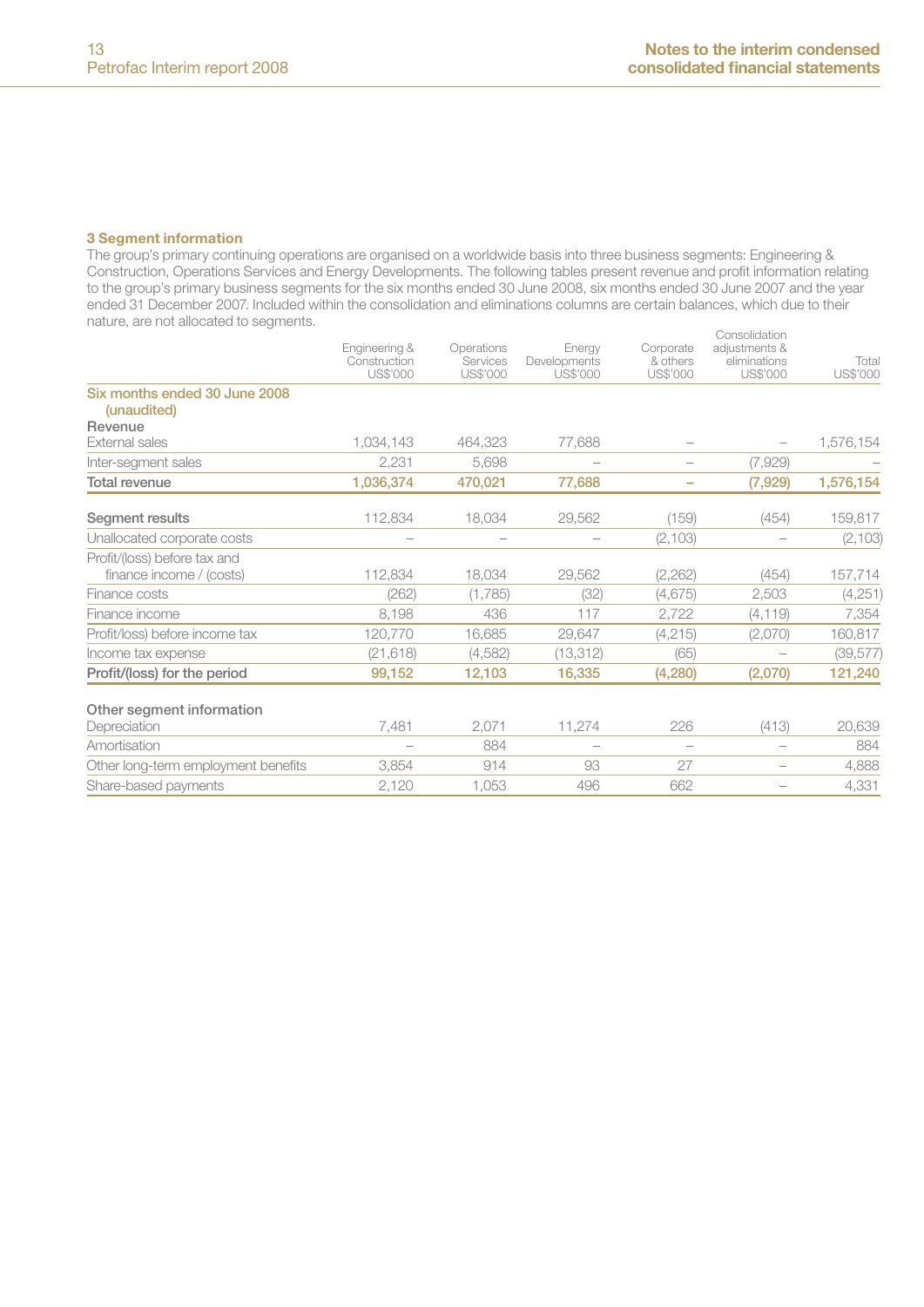## Notes to the interim condensed consolidated financial statements continued

#### 3 Segment information continued

|                                                             | Engineering &<br>Construction<br>US\$'000 | Operations<br>Services<br>US\$'000 | Energy<br>Developments<br>US\$'000 | Corporate<br>& others<br>US\$'000 | Consolidation<br>adjustments &<br>eliminations<br>US\$'000 | Total<br>US\$'000 |
|-------------------------------------------------------------|-------------------------------------------|------------------------------------|------------------------------------|-----------------------------------|------------------------------------------------------------|-------------------|
| Six months ended 30 June 2007<br>(unaudited)                |                                           |                                    |                                    |                                   |                                                            |                   |
| Revenue<br><b>External sales</b>                            | 567,030                                   | 421,175                            | 68,904                             |                                   |                                                            | 1,057,109         |
| Inter-segment sales                                         | 2,607                                     | 6,487                              |                                    | $\overline{\phantom{0}}$          | (9,094)                                                    |                   |
| Total revenue                                               | 569.637                                   | 427,662                            | 68.904                             |                                   | (9,094)                                                    | 1,057,109         |
| Segment results                                             | 67,584                                    | 16,782                             | 31,821                             | 12                                | (70)                                                       | 116,129           |
| Unallocated corporate costs                                 |                                           | $\overline{\phantom{0}}$           |                                    | (1,654)                           |                                                            | (1,654)           |
| Profit/(loss) before tax and<br>finance income/(costs)      | 67,584                                    | 16,782                             | 31,821                             | (1,642)                           | (70)                                                       | 114,475           |
| Finance costs                                               | (442)                                     | (2,205)                            | (367)                              | (4, 549)                          | 2,615                                                      | (4,948)           |
| Finance income                                              | 7,750                                     | 608                                | 121                                | 1,934                             | (2,675)                                                    | 7,738             |
| Profit/(loss) before income tax                             | 74,892                                    | 15,185                             | 31,575                             | (4, 257)                          | (130)                                                      | 117,265           |
| Income tax (expense)/income                                 | (20, 188)                                 | (4, 139)                           | (15, 815)                          | 105                               | $\overline{2}$                                             | (40, 035)         |
| Profit/(loss) for the period                                | 54,704                                    | 11,046                             | 15,760                             | (4, 152)                          | (128)                                                      | 77,230            |
| Other segment information<br>Depreciation                   | 7,294                                     | 1.966                              | 12,765                             | 125                               | (325)                                                      | 21,825            |
| Amortisation                                                |                                           | 967                                |                                    | $\overline{\phantom{0}}$          | $\overline{\phantom{a}}$                                   | 967               |
| Other long-term employment benefits                         | 2,685                                     | 626                                | 44                                 | 16                                |                                                            | 3,371             |
| Share-based payments                                        | 885                                       | 441                                | 195                                | 299                               | $\overline{\phantom{0}}$                                   | 1,820             |
| For the year ended 31 December 2007<br>(audited)<br>Revenue |                                           |                                    |                                    |                                   |                                                            |                   |
| External sales                                              | 1,409,817                                 | 897,602                            | 132,832                            |                                   |                                                            | 2,440,251         |
| Inter-segment sales                                         | 5,131                                     | 13,372                             |                                    |                                   | (18,503)                                                   |                   |
| Total revenue                                               | 1.414.948                                 | 910.974                            | 132.832                            | ÷                                 | (18,503)                                                   | 2.440.251         |
| Segment results                                             | 158,197                                   | 44,891                             | 51,637                             | (236)                             | 51                                                         | 254,540           |
| Unallocated corporate costs                                 |                                           |                                    |                                    | (6,039)                           |                                                            | (6,039)           |
| Profit/(loss) before tax and<br>finance income/(costs)      | 158,197                                   | 44.891                             | 51.637                             | (6, 275)                          | 51                                                         | 248.501           |
| Finance costs                                               | (662)                                     | (4, 384)                           | (205)                              | (8, 572)                          | 5,296                                                      | (8,527)           |
| Finance income                                              | 18,013                                    | 1,247                              | 331                                | 3,857                             | (5, 189)                                                   | 18,259            |
| Profit/(loss) before income tax                             | 175,548                                   | 41,754                             | 51,763                             | (10,990)                          | 158                                                        | 258,233           |
| Income tax (expense)/income                                 | (38, 454)                                 | (12, 857)                          | (18, 375)                          | 169                               | $\overline{\phantom{a}}$                                   | (69, 517)         |
| Profit/(loss) for the year                                  | 137,094                                   | 28,897                             | 33,388                             | (10, 821)                         | 158                                                        | 188,716           |
| Other segment information<br>Depreciation                   | 15,654                                    | 4,567                              | 22,476                             | 449                               | (845)                                                      | 42,301            |
| Amortisation                                                |                                           | 1,771                              |                                    |                                   |                                                            | 1,771             |
| Impairment                                                  |                                           | $\frac{1}{2}$                      | 8.686                              | $\overline{a}$                    | $\overline{\phantom{a}}$                                   | 8,686             |
| Other long-term employment benefits                         | 5,075                                     | 1,492                              | 7                                  | 31                                | $\overline{\phantom{a}}$                                   | 6,605             |
| Share-based payments                                        | 2,667                                     | 1,382                              | 589                                | 774                               |                                                            | 5,412             |
|                                                             |                                           |                                    |                                    |                                   |                                                            |                   |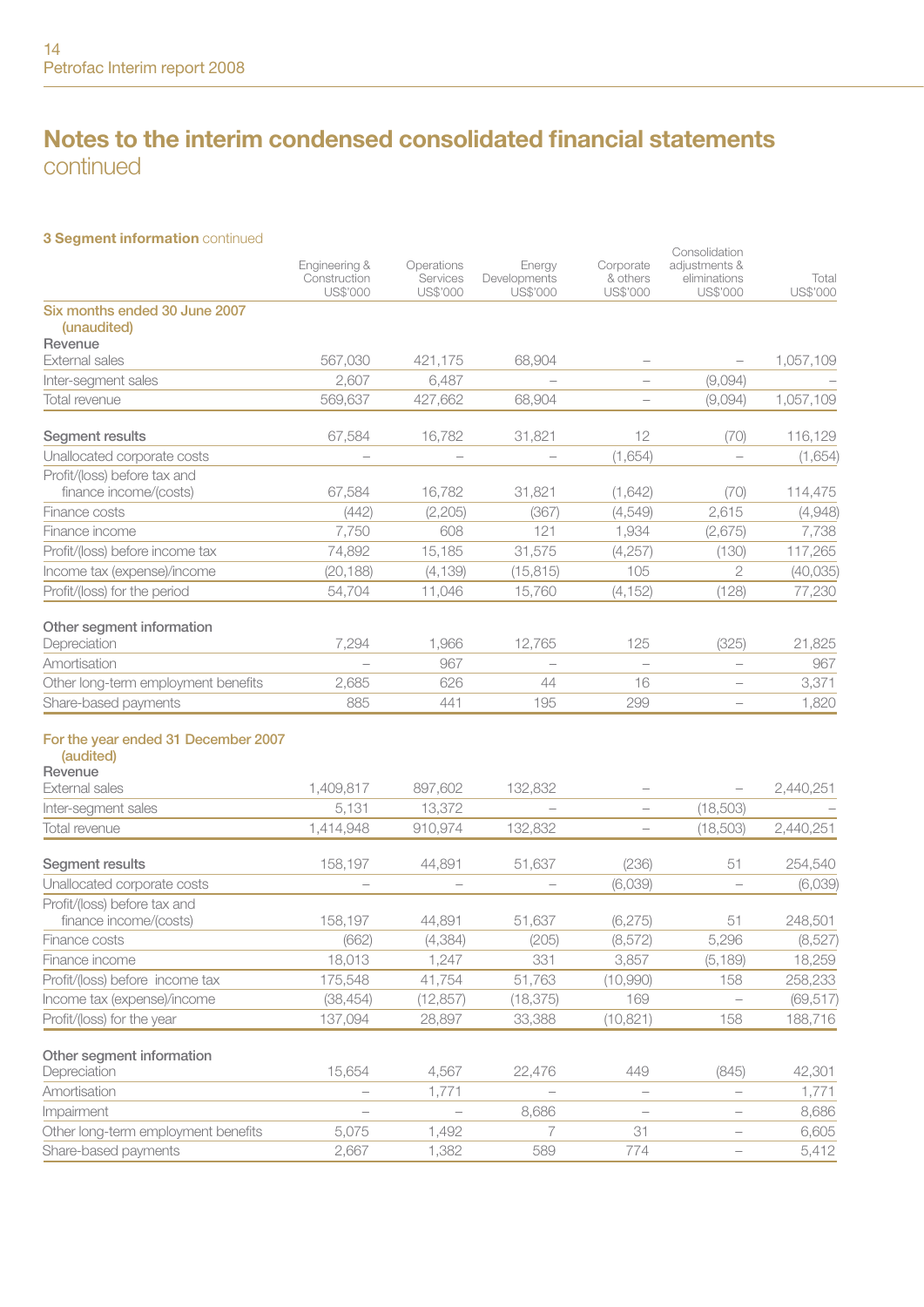#### 4 Revenues

|                                | 6 months ended 6 months ended |           | Year ended  |
|--------------------------------|-------------------------------|-----------|-------------|
|                                | 30 June                       | 30 June   | 31 December |
|                                | 2008                          | 2007      | 2007        |
|                                | <b>Unaudited</b>              | Unaudited | Audited     |
|                                | <b>US\$'000</b>               | US\$'000  | US\$'000    |
| Rendering of services          | 1.518.338                     | 1.007.030 | 2.346.431   |
| Sale of crude oil              | 52.182                        | 46.014    | 85.592      |
| Sale of processed hydrocarbons | 5.634                         | 4.065     | 8.228       |
|                                | 1.576.154                     | 1.057.109 | 2.440.251   |

Included in revenues from rendering of services are Operations Services revenues of a pass-through nature with zero or low margins amounting to US\$114,371,000 (six months ended 30 June 2007: US\$94,836,000; year ended 31 December 2007: US\$227,048,000).

#### 5 Cost of sales

Included in cost of sales for the six months ended 30 June 2008 is US\$ nil (six months ended 30 June 2007: US\$8,296,000; year ended 31 December 2007: US\$8,590,000) profit on disposal of fixed assets used to undertake various engineering and construction contracts.

#### 6 Income tax

Income tax expense is recognised based on management's best estimate of each division's annual income tax rate expected for the full financial year.

The major components of the income tax expense are as follows:

|                                                               | 6 months ended 6 months ended |           | Year ended  |
|---------------------------------------------------------------|-------------------------------|-----------|-------------|
|                                                               | 30 June                       | 30 June   | 31 December |
|                                                               | 2008                          | 2007      | 2007        |
|                                                               | <b>Unaudited</b>              | Unaudited | Audited     |
|                                                               | <b>US\$'000</b>               | US\$'000  | US\$'000    |
| Current income tax                                            |                               |           |             |
| Current income tax charge                                     | 40,445                        | 36.163    | 69,208      |
| Deferred income tax                                           |                               |           |             |
| Relating to origination and reversal of temporary differences | (868)                         | 3.872     | 309         |
|                                                               | 39,577                        | 40.035    | 69.517      |

The group's effective tax rate for the six months is 24.6% (six months ended 30 June 2007: 34.1%; year ended 31 December 2007: 26.9%). The reduction in the effective tax rate from the previous year is due to lower taxed income in the Engineering & Construction division.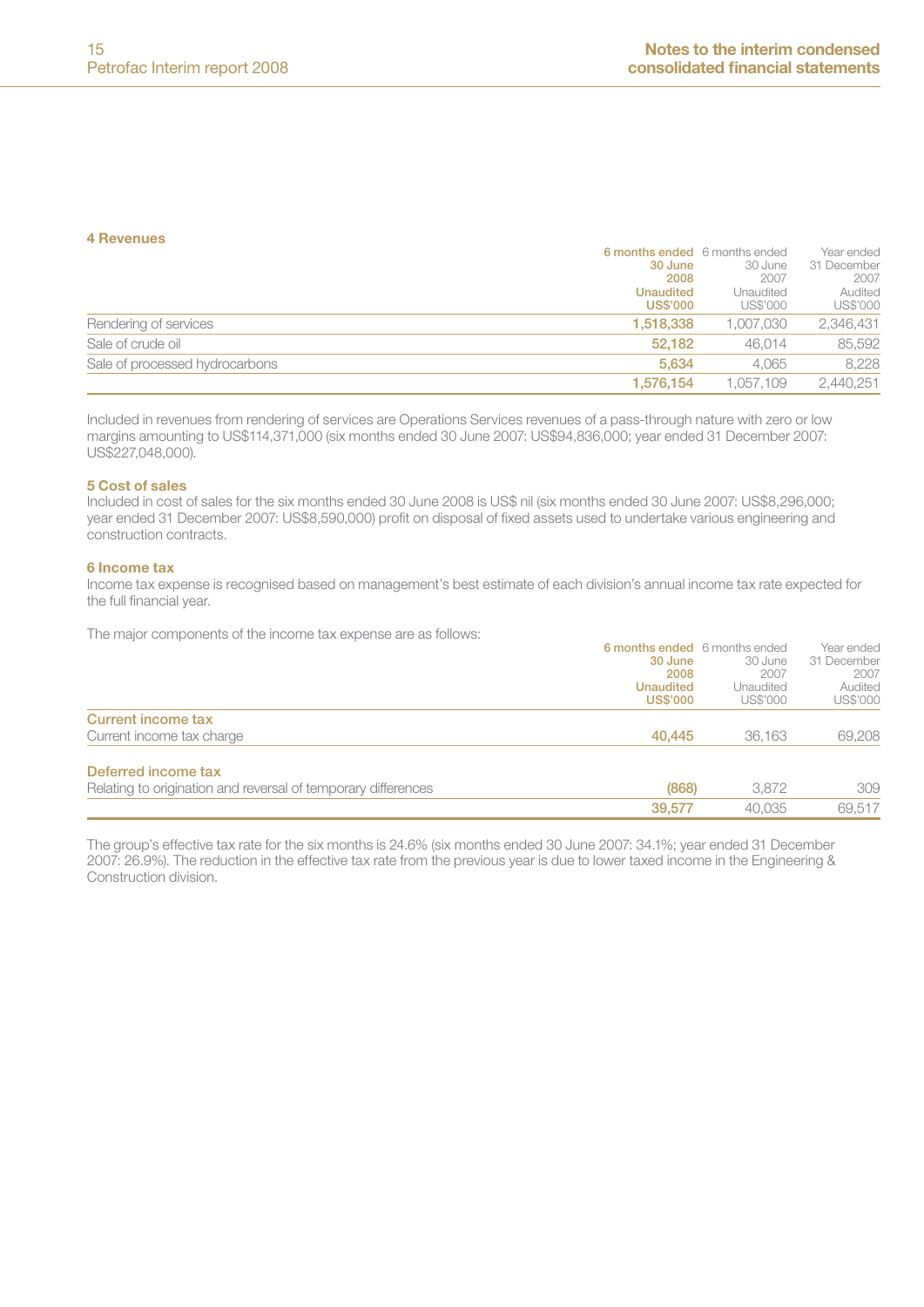## Notes to the interim condensed consolidated financial statements continued

#### 7 Earnings per share

Basic earnings per share amounts are calculated by dividing the net profit for the period attributable to ordinary shareholders by the weighted average number of ordinary shares outstanding during the period.

Diluted earnings per share amounts are calculated by dividing the net profit attributable to ordinary shareholders, after adjusting for any dilutive effect, by the weighted average number of ordinary shares outstanding during the period, adjusted for the effects of ordinary shares granted under the employee share award schemes which are held in trust.

The following reflects the income and share data used in calculating basic and diluted earnings per share:

| Net profit attributable to ordinary shareholders for basic and diluted earnings per share | 6 months ended 6 months ended<br>30 June<br>2008<br><b>Unaudited</b><br><b>US\$'000</b><br>121.240 | 30 June<br>2007<br>Unaudited<br>US\$'000<br>77.230 | Year ended<br>31 December<br>2007<br>Audited<br>US\$'000<br>188,716 |
|-------------------------------------------------------------------------------------------|----------------------------------------------------------------------------------------------------|----------------------------------------------------|---------------------------------------------------------------------|
|                                                                                           |                                                                                                    |                                                    |                                                                     |
|                                                                                           | 6 months ended 6 months ended<br>30 June<br>2008<br><b>Unaudited</b><br>Number<br>'000             | 30 June<br>2007<br>Unaudited<br>Number<br>'000     | Year ended<br>31 December<br>2007<br>Audited<br>Number<br>'000      |
| Weighted average number of ordinary shares for basic earnings per share                   | 340.176                                                                                            | 342.701                                            | 342.246                                                             |
| Weighted average number of ordinary shares granted under share-based<br>payment schemes   | 4.952                                                                                              | 2.707                                              | 3,313                                                               |
| Adjusted weighted average number of ordinary shares for diluted earnings per share        | 345.128                                                                                            | 345,408                                            | 345.559                                                             |
|                                                                                           |                                                                                                    |                                                    |                                                                     |

#### 8 Dividends paid and proposed

|                                                                             | 6 months ended 6 months ended<br>30 June<br>2008<br><b>Unaudited</b><br><b>US\$'000</b> | 30 June<br>2007<br>Unaudited<br>US\$'000 | Year ended<br>31 December<br>2007<br>Audited<br>US\$'000 |
|-----------------------------------------------------------------------------|-----------------------------------------------------------------------------------------|------------------------------------------|----------------------------------------------------------|
| Declared and paid during the period<br>Equity dividends on ordinary shares: |                                                                                         |                                          |                                                          |
| Final dividend for 2006: 6.43 cents per share                               |                                                                                         | 22.018                                   | 22.018                                                   |
| Interim dividend 2007: 4.90 cents per share                                 |                                                                                         |                                          | 16.756                                                   |
| Final dividend for 2007: 11.50 cents per share                              | 39.164                                                                                  |                                          |                                                          |
|                                                                             | 39.164                                                                                  | 22.018                                   | 38.774                                                   |

The Company proposes an interim dividend of 7.50 cents per share which was approved by the Board on 26 August 2008 for payment on 24 October 2008.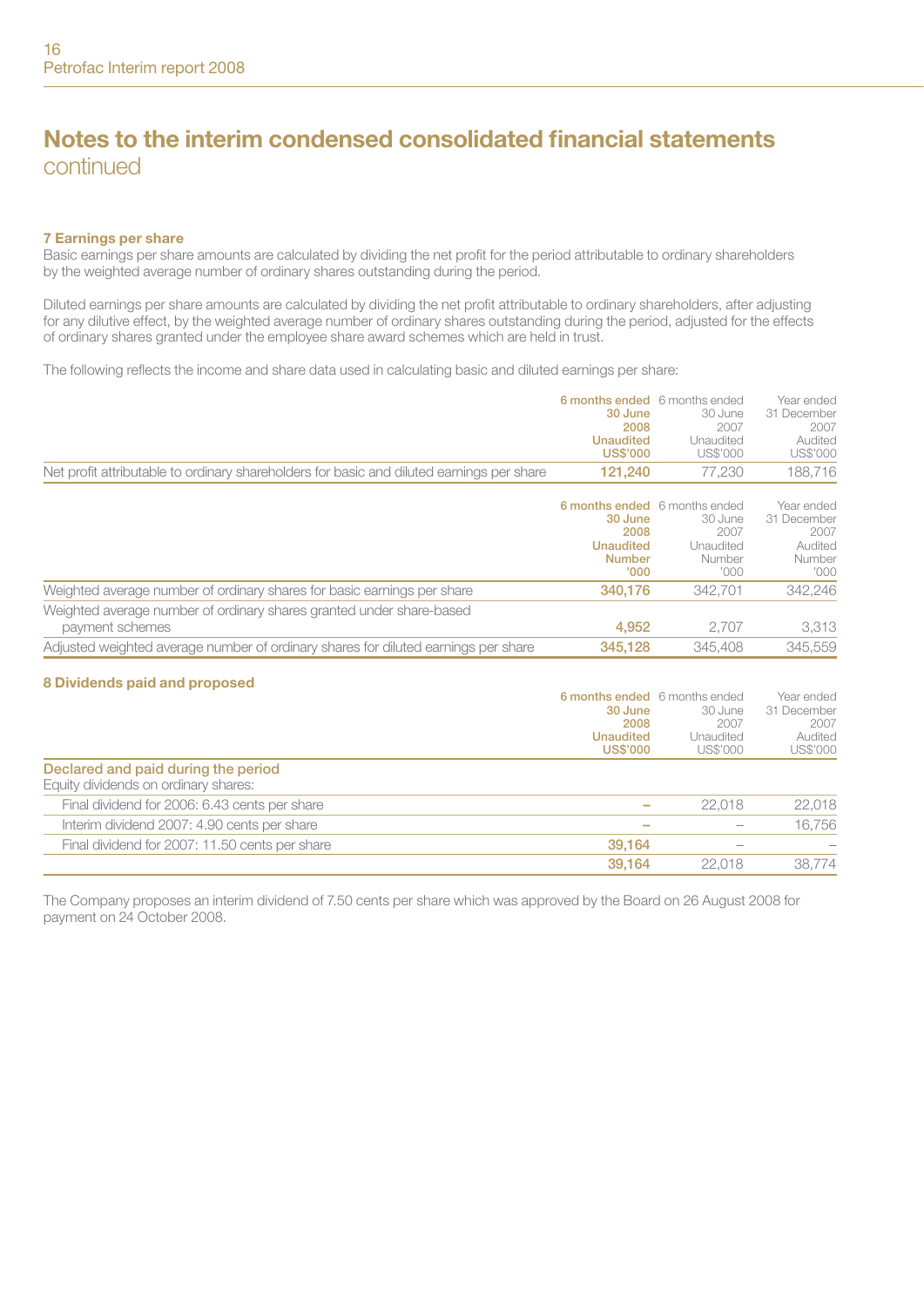#### 9 Property, plant and equipment

During the period, the group incurred capital expenditure of US\$33,842,000 (30 June 2007: US\$ nil) on the development of its Don area assets, US\$15,916,000 (30 June 2007: US\$6,979,000) on the construction of a new office building in Sharjah UAE, US\$7,249,000 on the acquisition of additional land in Sharjah for further new office development (30 June 2007: US\$ nil) and US\$13,674,000 (30 June 2007: US\$34,893,000) relating to the Chergui gas concession in Tunisia.

#### 10 Goodwill

The increase in the goodwill balance in the current period represents exchange differences of US\$139,000.

#### 11 Intangible assets

Movements in intangible assets comprise additions to intangible oil & gas assets of US\$1,400,000 representing further appraisal drilling costs in respect of the group's interest in Permit NT/P68 Australia.

#### 12 Derivative financial instruments

The movement during the period is due to changes in the fair value of derivative financial instruments which the group uses to hedge its risk against foreign currency exposure on sales, purchases and borrowings that are entered into in a currency other than US dollars and oil price revenue fluctuations.

On 20 March 2008, the group entered into a zero premium oil price collar to hedge its exposure to fluctuations in oil prices which mature on a monthly basis from 1 April 2008 to 31 December 2008. The collar hedges 135,000 barrels of oil production with a floor price of US\$95.00 per barrel and a capped price of US\$118.30 per barrel.

During the period the group entered into foreign exchange forward contracts designated as cash flow hedges for the sales of Euro 50,000,000 (equivalent US\$76,750,000) and purchases of Sterling 17,562,000 (equivalent US\$34,109,000).

#### 13 Cash and cash equivalents

For the purposes of the interim condensed consolidated cash flow statement, cash and cash equivalents comprise the following:

|                              | 30 June<br>2008                     | 30 June<br>2007       | 31 December<br>2007 |
|------------------------------|-------------------------------------|-----------------------|---------------------|
|                              | <b>Unaudited</b><br><b>US\$'000</b> | Unaudited<br>US\$'000 | Audited<br>US\$'000 |
| Cash at bank and in hand     | 103.234                             | 143.588               | 106.454             |
| Short-term deposits          | 461.972                             | 374.673               | 475.098             |
| Cash and short-term deposits | 565,206                             | 518.261               | 581.552             |
| Bank overdrafts              | (13.458)                            | (30.272)              | (15,666)            |
|                              | 551.748                             | 487.989               | 565,886             |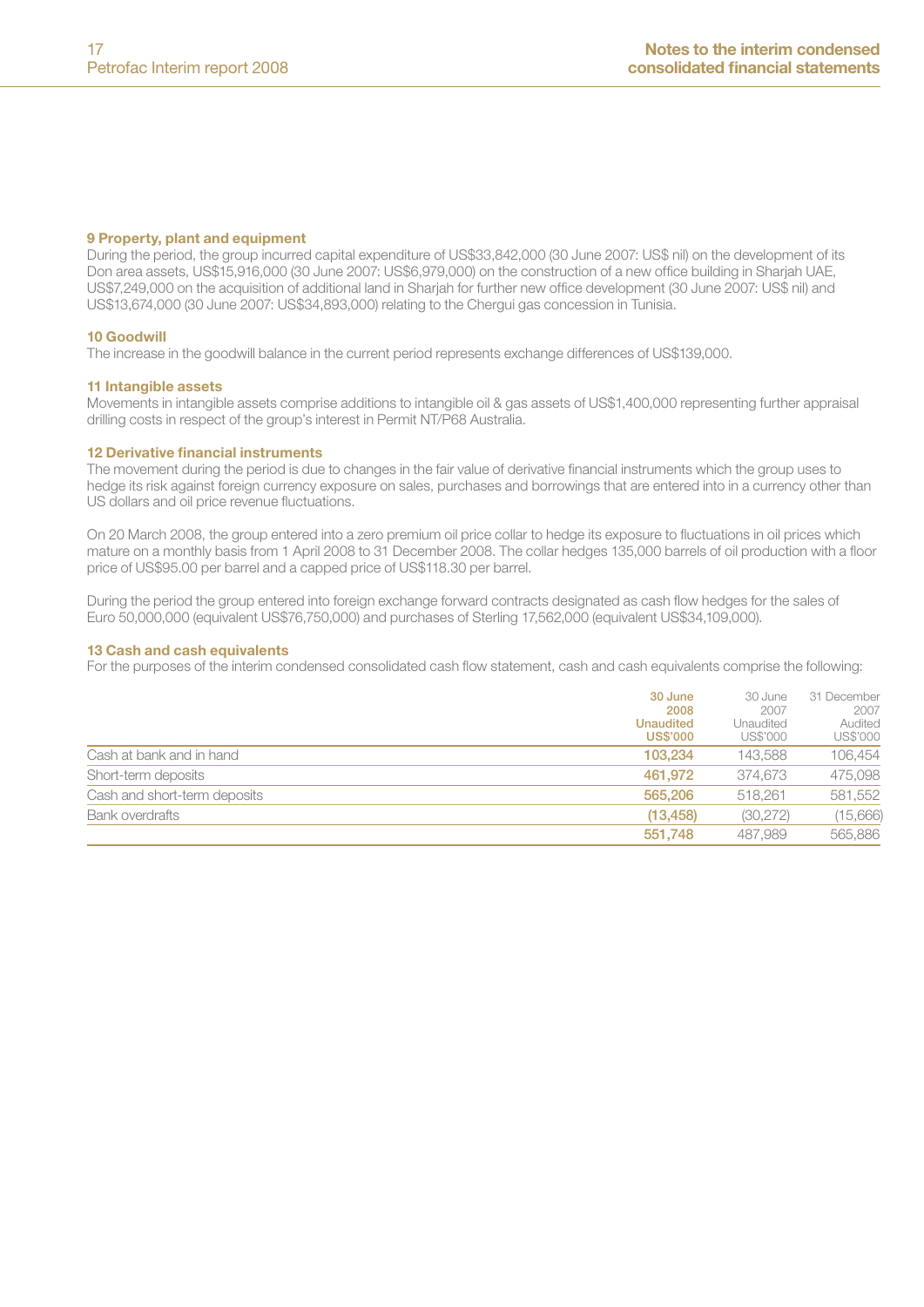## Notes to the interim condensed consolidated financial statements continued

#### 14 Share-based payments

During the period, the Company acquired 1,554,194 of its own shares at a cost of US\$16,969,000 for the purpose of making awards under the group's employee share schemes and these shares have been classified in the balance sheet as treasury shares within equity.

The following shows the movements in the number of shares held under the three group employee share schemes:

|                               | Deferred Bonus<br>Share Plan*<br>Number | Performance<br>Share Plan<br>Number | Restricted<br>Share Plan<br>Number |
|-------------------------------|-----------------------------------------|-------------------------------------|------------------------------------|
| Outstanding at 1 January 2008 | 2.558.711                               | 864.181                             | 394.216                            |
| Granted during the period     | 1.777.080                               | 456,240                             | 78.331                             |
| Vested during the period      | (326, 170)                              | $\sim$                              | (5, 180)                           |
| Forfeited during the period   | (5.896)                                 | $\sim$                              |                                    |
| Outstanding at 30 June 2008   | 4.003.725                               | 1.320.421                           | 467.367                            |

\* Includes invested and matching shares.

The fair value of the equity-settled awards granted during the period ended 30 June 2008 in respect of the Deferred Bonus Share Plan were estimated based on the quoted closing market price of 522 pence per Company share at the date of grant with an assumed vesting rate of 93% per annum over the vesting period of the plan.

The fair value of the non-market based equity-settled awards granted during the period ended 30 June 2008 representing 50% of the total Performance Share Plan award were estimated based on the quoted closing market price of 522 pence per Company share at the date of grant with an assumed vesting rate of 100% per annum over the three year vesting period of the plan. The remaining 50% of these awards which are market performance based were fair valued by an independent valuer at 287 pence per share using a Monte Carlo simulation model taking into account the terms and conditions of the plan rules and using the following assumptions at the date of grant:

| Expected share price volatility (based on median of comparator group's three year volatilities) | 32.0%   |
|-------------------------------------------------------------------------------------------------|---------|
| Share price correlation with comparator group                                                   | 22.0%   |
| Risk-free interest rate                                                                         | $3.8\%$ |
| Expected life of share award                                                                    | 3 years |

The fair value of the equity-settled awards granted at various dates during the period ended 30 June 2008 in respect of the Restricted Share Plan were based on an average market price of 608 pence with an assumed vesting rate of 100% per annum over the vesting period of the plan.

The group has recognised an expense in the income statement for the period to 30 June 2008 relating to employee share-based incentives of US\$4,331,000 (30 June 2007: US\$1,820,000) which has been transferred to the reserve for share-based payments along with US\$9,603,000 of the remaining bonus liability accrued for the year ended 31 December 2007 (30 June 2007: US\$6,105,000) which has been voluntarily elected or mandatorily obliged to be settled in shares granted during the period.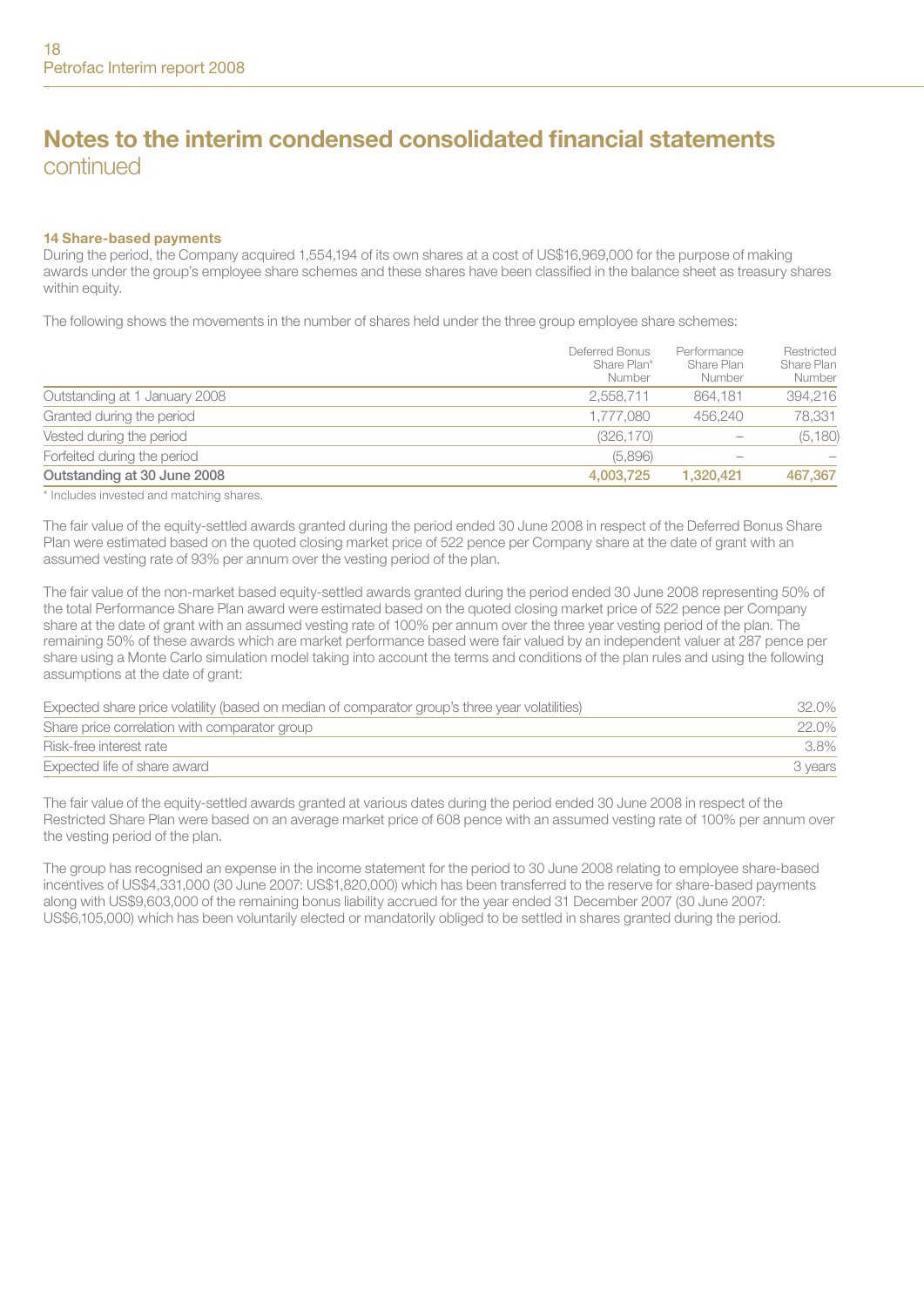#### 15 Other reserves

| <b>I</b> U ULIEI TESEI VES                                                  | Net unrealised                                                              |                                                                |                                                |                                                           |                   |
|-----------------------------------------------------------------------------|-----------------------------------------------------------------------------|----------------------------------------------------------------|------------------------------------------------|-----------------------------------------------------------|-------------------|
|                                                                             | gains/(losses)<br>on available-for-<br>sale financial<br>assets<br>US\$'000 | Net unrealised<br>(losses)/gains<br>on derivatives<br>US\$'000 | Foreign<br>currency<br>translation<br>US\$'000 | Reserve for<br>share-based<br>payments<br><b>US\$'000</b> | Total<br>US\$'000 |
| Balance at 1 January 2008                                                   | 598                                                                         | 28,891                                                         | 4.817                                          | 16.161                                                    | 50,467            |
| Foreign currency translation                                                |                                                                             |                                                                | (512)                                          |                                                           | (512)             |
| Net gains on maturity of cash flow hedges recognised<br>in income statement |                                                                             | (23, 460)                                                      |                                                |                                                           | (23, 460)         |
| Net changes in fair value of derivatives                                    | $\overline{\phantom{a}}$                                                    | 13.509                                                         |                                                |                                                           | 13.509            |
| Net changes in fair value of available-for-sale financial assets            | (112)                                                                       |                                                                |                                                |                                                           | (112)             |
| Share-based payments charge                                                 | $\overline{\phantom{a}}$                                                    |                                                                |                                                | 4.331                                                     | 4,331             |
| Transfer during the period                                                  | $\overline{\phantom{0}}$                                                    |                                                                | $\overline{\phantom{0}}$                       | 9.603                                                     | 9,603             |
| Shares vested during the period                                             | ÷                                                                           | $\overline{\phantom{a}}$                                       | $\overline{\phantom{0}}$                       | (2,762)                                                   | (2,762)           |
| Balance at 30 June 2008 (unaudited)                                         | 486                                                                         | 18,940                                                         | 4.305                                          | 27,333                                                    | 51,064            |
| Balance at 1 January 2007                                                   | 738                                                                         | 9.340                                                          | 4.889                                          | 4.644                                                     | 19,611            |
| Foreign currency translation                                                |                                                                             |                                                                | 2.288                                          |                                                           | 2,288             |
| Net gains on maturity of cash flow hedges recognised<br>in income statement |                                                                             | (5,607)                                                        |                                                |                                                           | (5,607)           |
| Net changes in fair value of derivatives                                    | $\overline{\phantom{0}}$                                                    | 6.736                                                          |                                                | $\overline{\phantom{0}}$                                  | 6.736             |
| Net changes in fair value of available-for-sale financial assets            | (121)                                                                       |                                                                |                                                |                                                           | (121)             |
| Share-based payments charge                                                 | $\overline{\phantom{a}}$                                                    |                                                                |                                                | 1.820                                                     | 1.820             |
| Transfer during the period                                                  |                                                                             |                                                                |                                                | 6.105                                                     | 6,105             |
| Balance at 30 June 2007 (unaudited)                                         | 617                                                                         | 10.469                                                         | 7.177                                          | 12.569                                                    | 30,832            |
| Balance at 1 January 2007                                                   | 738                                                                         | 9,340                                                          | 4,889                                          | 4.644                                                     | 19,611            |
| Foreign currency translation                                                |                                                                             |                                                                | (72)                                           |                                                           | (72)              |
| Net gains on maturity of cash flow hedges recognised                        |                                                                             |                                                                |                                                |                                                           |                   |
| in income statement                                                         |                                                                             | (22, 183)                                                      |                                                |                                                           | (22, 183)         |
| Net changes in fair value of derivatives                                    |                                                                             | 41,734                                                         |                                                |                                                           | 41,734            |
| Net changes in fair value of available-for-sale financial assets            | (140)                                                                       |                                                                |                                                |                                                           | (140)             |
| Share-based payments charge                                                 | $\overline{\phantom{0}}$                                                    |                                                                |                                                | 5.412                                                     | 5.412             |
| Transfer during the year                                                    | $\overline{\phantom{a}}$                                                    |                                                                |                                                | 6,105                                                     | 6,105             |
| Balance at 31 December 2007 (audited)                                       | 598                                                                         | 28,891                                                         | 4.817                                          | 16,161                                                    | 50,467            |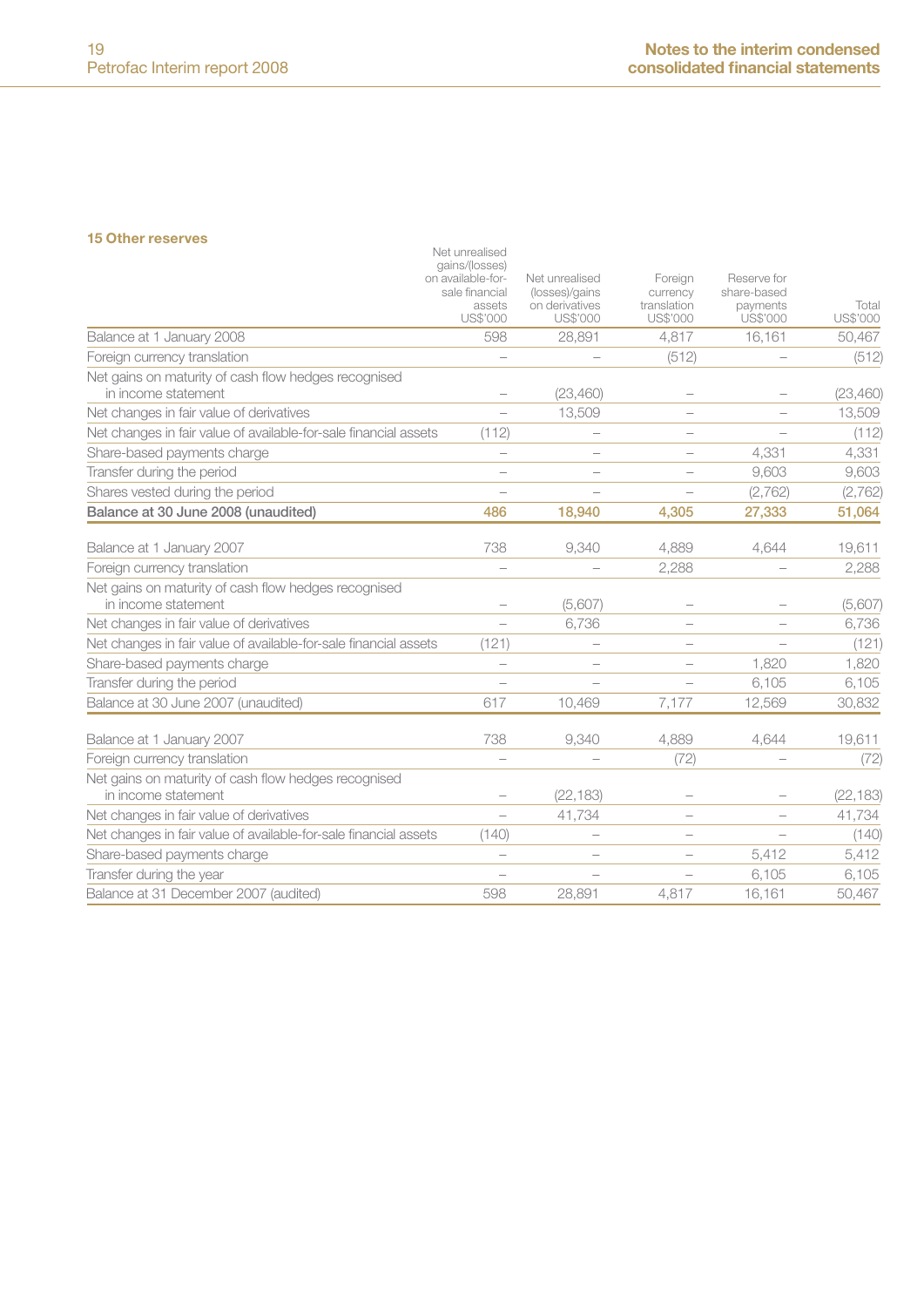## Notes to the interim condensed consolidated financial statements continued

#### 16 Capital commitments

At 30 June 2008, the group had capital commitments of US\$142,547,000 (31 December 2007: US\$29,630,000; 30 June 2007: US\$33,323,000).

Included in the above are commitments relating to the development of the Don area assets of US\$119,797,000 (31 December 2007: US\$ nil; 30 June 2007: US\$ nil), additional appraisal and development well costs on PM304 of US\$15,582,000 (31 December 2007: US\$ nil; 30 June 2007: US\$ nil) and for the construction of a new office building in Sharjah, United Arab Emirates amounting to US\$1,637,000 (31 December 2007: US\$10,260,000; 30 June 2007: US\$19,609,000).

#### 17 Related party transactions

The following table provides the total amount of transactions which have been entered into with related parties:

|                |                                                                      | Sales<br>ŤΟ<br>related<br>parties<br>US\$'000 | Purchases<br>from<br>related<br>parties<br>US\$'000 | Amounts<br>owed<br>by related<br>parties<br>US\$'000 | Amounts<br>owed<br>to related<br>parties<br>US\$'000 |
|----------------|----------------------------------------------------------------------|-----------------------------------------------|-----------------------------------------------------|------------------------------------------------------|------------------------------------------------------|
| Joint ventures | Six months ended 30 June 2008 (unaudited)                            | 2.768                                         | 104                                                 | 3.408                                                | 410                                                  |
|                | Six months ended 30 June 2007 (unaudited)                            | 2.343                                         | 233                                                 | 3.422                                                | 50                                                   |
|                | Year ended 31 December 2007 (audited)                                | 180                                           | 507                                                 | 3.147                                                | 625                                                  |
|                | Other directors' interests Six months ended 30 June 2008 (unaudited) |                                               | 522                                                 |                                                      | 168                                                  |
|                | Six months ended 30 June 2007 (unaudited)                            |                                               | 254                                                 |                                                      |                                                      |
|                | Year ended 31 December 2007 (audited)                                |                                               | 614                                                 |                                                      | 119                                                  |
|                |                                                                      |                                               |                                                     |                                                      |                                                      |

All sales to and purchases from joint ventures are made at normal market prices and the pricing policies and terms of these transactions are approved by the group's management.

All related party balances at 30 June 2008 will be settled in cash.

Purchases in respect of other directors' interests of US\$522,000 represent the market rate based costs of chartering the services of an aeroplane used for the transport of senior management and directors of the Company on company business, which is owned by an offshore trust of which the Chief Executive of the Company is one of the beneficiaries.

#### Compensation of key management personnel

|                                      | 6 months ended 6 months ended |           | Year ended  |
|--------------------------------------|-------------------------------|-----------|-------------|
|                                      | 30 June                       | 30 June   | 31 December |
|                                      | 2008                          | 2007      | 2007        |
|                                      | <b>Unaudited</b>              | Unaudited | Audited     |
|                                      | <b>US\$'000</b>               | US\$'000  | US\$'000    |
| Short-term employee benefits         | 1.627                         | 1.233     | 5,063       |
| Other long-term employment benefits  | 33                            | 22        | 43          |
| Share-based payments                 | 690                           | 395       | 906         |
| Fees paid to non-executive directors | 305                           | 255       | 546         |
|                                      | 2.655                         | 1.905     | 6.558       |

#### 18 Events after the balance sheet date

On 25 July 2008, the group acquired a 100% interest in the share capital of Eclipse Petroleum Technology Limited, a specialist production engineering company, for an initial consideration of Sterling 7,000,000 (equivalent US\$13,915,000), comprised of Sterling 6,000,000 (equivalent US\$11,927,000) in cash and Sterling 1,000,000 (equivalent US\$1,988,000) to be satisfied with 158,177 Petrofac ordinary shares vesting in two years' time. Further, consideration in cash and shares will be determined by the level of future profitability and in no event will exceed an additional amount of Sterling 9,000,000 (equivalent US\$17,890,000).

The group is currently reviewing the assets and liabilities acquired as a result of this business combination. It is considered impracticable to disclose further information in respect of these assets and liabilities as this transaction occurred shortly before the publication of these financial statements.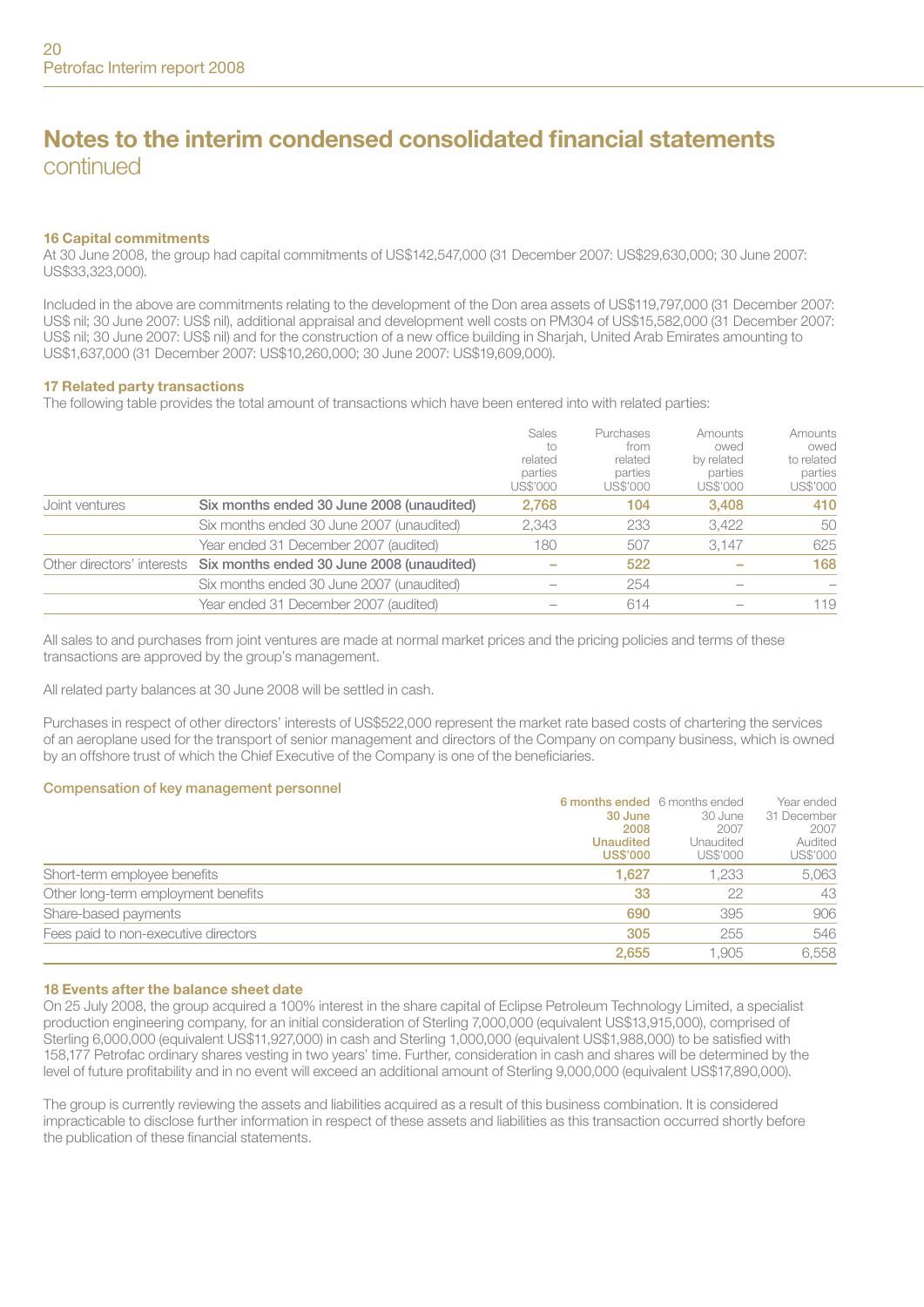## Statement of directors' responsibilities

The directors confirm that, to the best of their knowledge, the condensed set of financial statements on pages 7 to 20 has been prepared in accordance with IAS 34 "Interim Financial Reporting", and that the business review on pages 2 to 6 includes a fair review of the information required by DTR 4.2.7 and DTR 4.2.8.

The directors of Petrofac Limited are listed in the *Petrofac Annual report and accounts 2007*.

By the order of the Board

Ayman Asfari Group Chief Executive 26 August 2008

Keith Roberts Chief Financial Officer 26 August 2008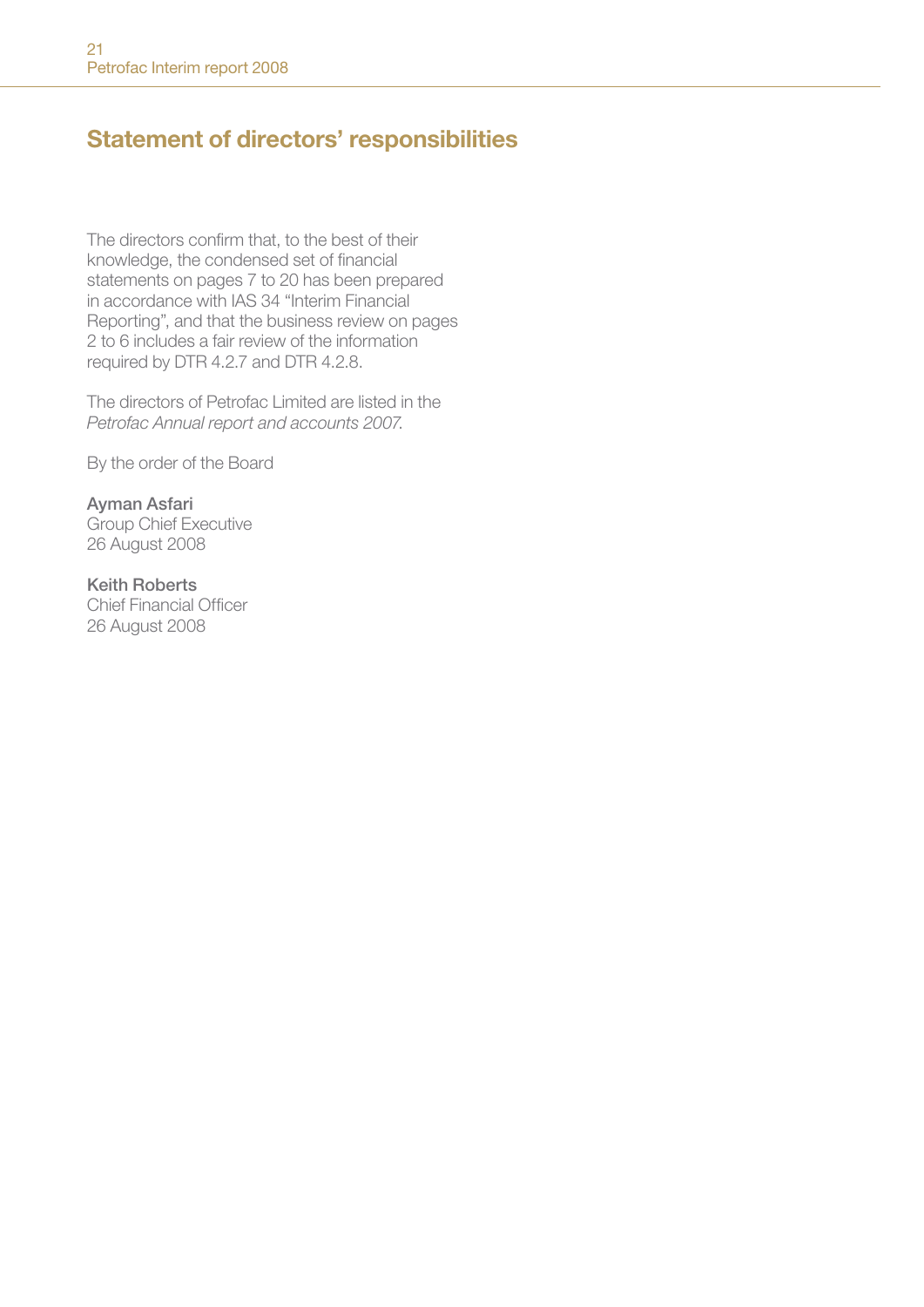## Independent review report to Petrofac Limited

#### Introduction

We have been engaged by the Company to review the interim condensed consolidated financial statements for the six months ended 30 June 2008 which comprises the interim condensed consolidated income statement, the interim condensed consolidated balance sheet, the interim condensed consolidated cash flow statement, the interim condensed consolidated statement of changes in equity and the related explanatory notes. We have read the other information contained in the interim report and considered whether it contains any apparent misstatements or material inconsistencies with the information in the condensed set of financial statements.

This report is made solely to the Company in accordance with guidance contained in International Standard on Review Engagements (ISRE) 2410 (UK and Ireland) "Review of Interim Financial Information Performed by the Independent Auditor of the Entity" issued by the Auditing Practices Board. To the fullest extent permitted by law, we do not accept or assume responsibility to anyone other than the Company, for our work, for this report, or for the conclusions we have formed.

#### Directors' responsibilities

The interim report is the responsibility of, and has been approved by, the directors. The directors are responsible for preparing the interim report in accordance with the Disclosure and Transparency Rules of the United Kingdom's Financial Services Authority.

As disclosed in note 2, the annual consolidated financial statements of Petrofac Limited are prepared in accordance with International Financial Reporting Standards (IFRS) issued by the International Accounting Standards Board. The condensed consolidated financial statements included in this interim report have been prepared in accordance with International Accounting Standard 34, "Interim Financial Reporting".

### Our responsibility

Our responsibility is to express to the Company a conclusion on the interim condensed consolidated financial statements in the interim report based on our review.

#### Scope of review

We conducted our review in accordance with ISRE 2410 (UK and Ireland), "Review of Interim Financial Information Performed by the Independent Auditor of the Entity" issued by the Auditing Practices Board for use in the United Kingdom. A review of interim financial information consists of making enquiries. primarily of persons responsible for financial and accounting matters, and applying analytical and other review procedures. A review is substantially less in scope than an audit conducted in accordance with International Standards on Auditing (UK and Ireland) and consequently does not enable us to obtain assurance that we would become aware of all significant matters that might be identified in an audit. Accordingly, we do not express an audit opinion.

### **Conclusion**

Based on our review, nothing has come to our attention that causes us to believe that the interim condensed consolidated financial statements in the interim report for the six months ended 30 June 2008 is not prepared, in all material respects, in accordance with International Accounting Standard 34 and the Disclosure and Transparency Rules of the United Kingdom's Financial Services Authority.

#### Ernst & Young LLP

London 26 August 2008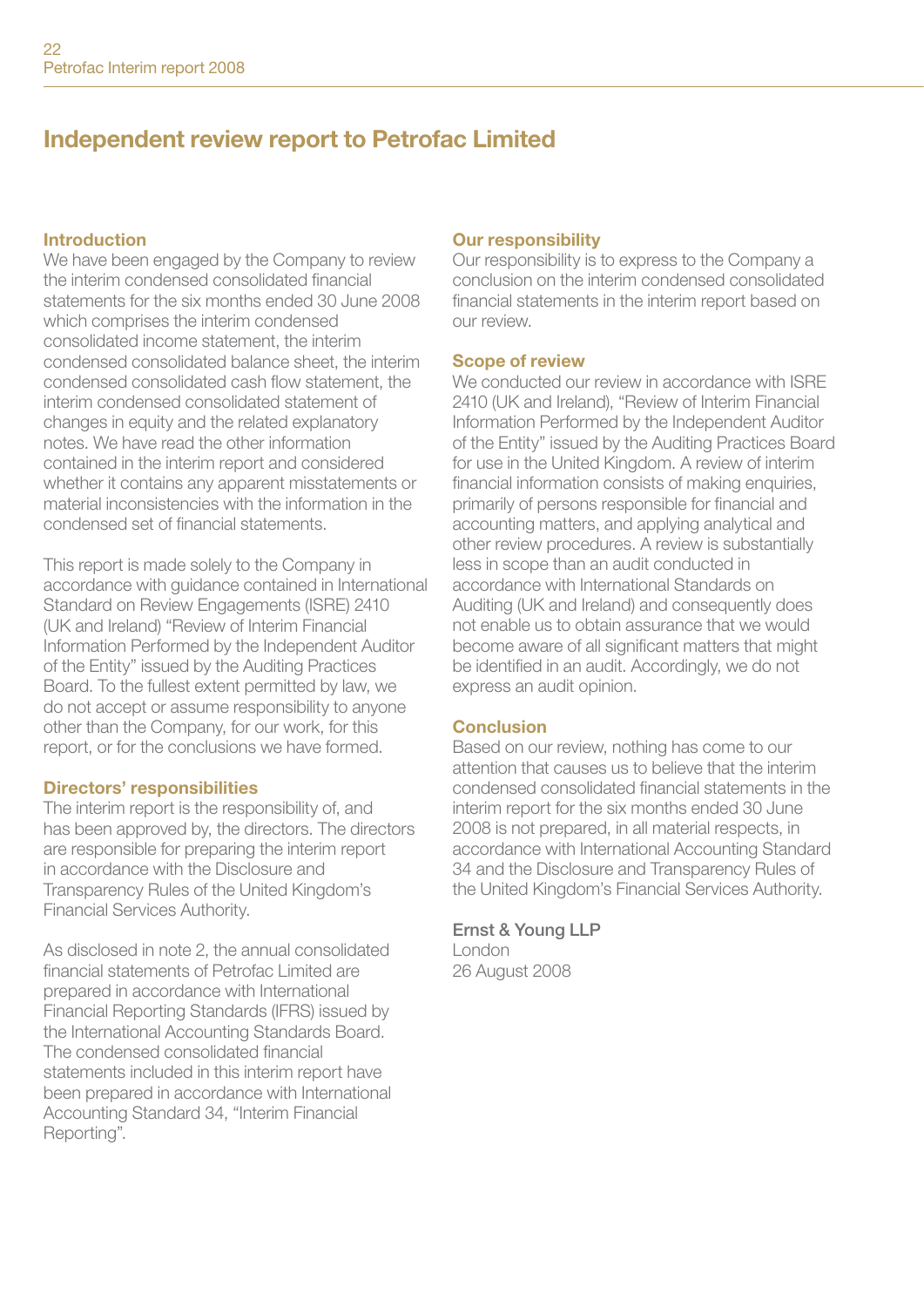## Shareholder information

Petrofac shares are traded on the London Stock Exchange using code "PFC.L".

12 Castle Street **12 Castle Street 12 Castle Street** 12 Castle Street 12 Castle Street 12 Castle Street 12 Castle Street 12 Castle Street 12 Castle Street 12 Castle Street 12 Castle Street 12 Castle Street 12 Castle Street Jersey JF2 3RT

#### UK Transfer Agent

Capita Registrars Limited **The Registry** 34 Beckenham Road Beckenham Kent BR3 4TU

#### Legal Advisers to the Company

*As to English Law As to Jersey Law* Norton Rose LLP Ogier London SE1 2AQ Don Street

## **Joint Brokers**<br>Credit Suisse

1 Cabot Square

## **Registrar Company Secretary and registered office**<br>Capita Registrars (Jersey) Limited **Capital Company Secretary and registered office**

Capita Registrars (Jersey) Limited Ogier Corporate Services (Jersey) Limited Don Street<br>St Helier Jersey JE4 9WG

> **Whiteley Chambers** St Helier Jersey JE4 9WG

Lehman Brothers<br>25 Bank Street London E14 4QJ London E14 5LE

#### Auditors Corporate and Financial PR

Ernst & Young LLP<br>
1 More London Place<br>
1 More London Place<br>
1 More London Place 1 More London Place 6th Floor Holborn Gate<br>
1 ondon SE1 24F 330 High Holborn London WC1V 7QD

#### Financial calendar

| 26 September 2008 | Interim dividend record date        |
|-------------------|-------------------------------------|
| 24 October 2008   | Interim dividend payment            |
| 31 December 2008  | 2008 financial year end             |
| 9 March 2009      | 2008 full year results announcement |

Dates correct at time of print, but subject to change

The group's investor relations website can be found through www.petrofac.com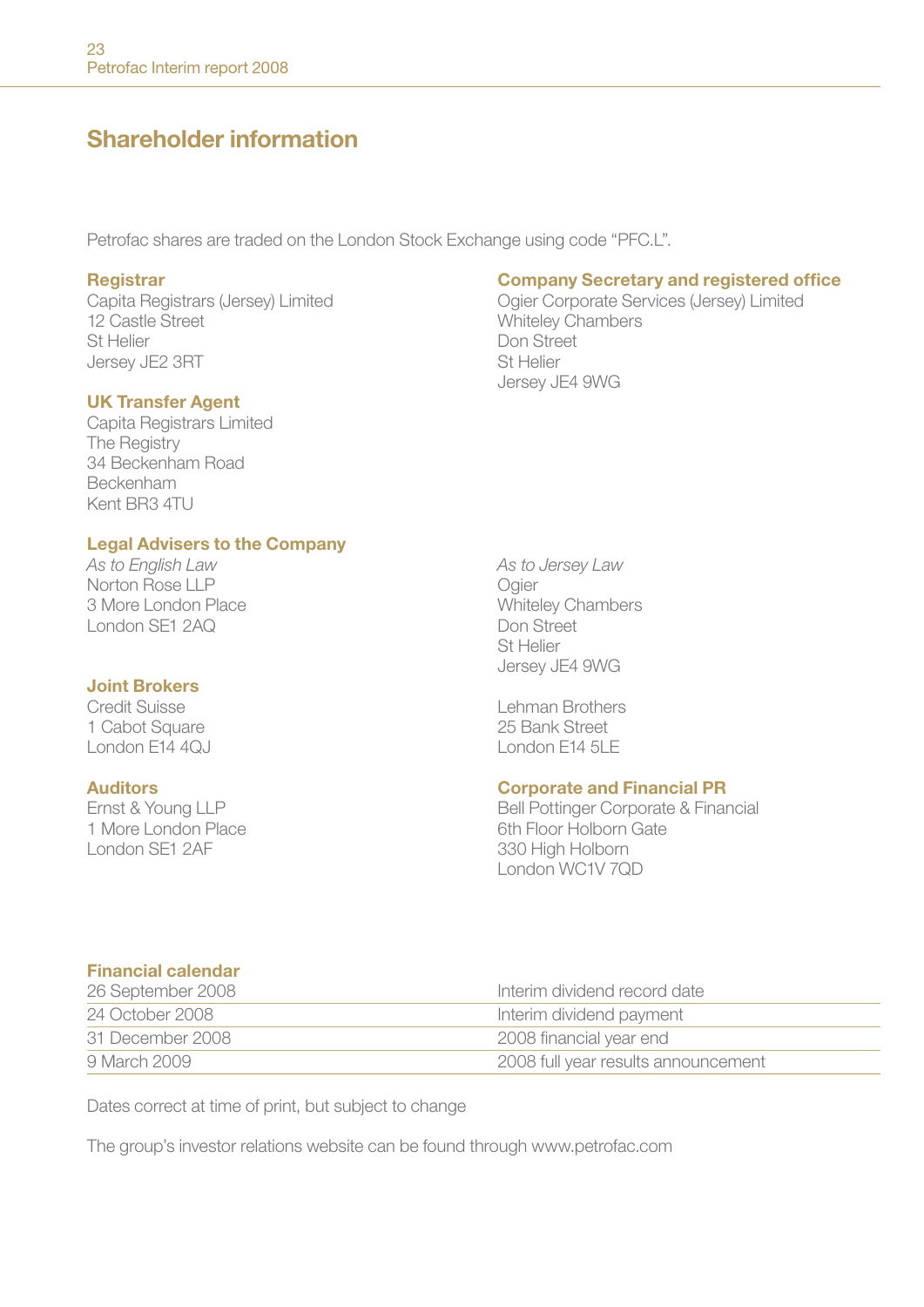Designed and produced by ConranDesignGroup +44 (0)20 7566 4600.

Photography by Sam Robinson.

Printed in the UK by MPG impressions, Environmental Management System ISO 14001 certified and Forest Stewardship Council (FSC) chain of custody certified.

This report is printed utilising vegetable based inks on Revive Special Silk 75 which is produced with 50% de-inked post-consumer waste, 25% unprinted pre-consumer waste and 25% virgin fibre and Revive 100 uncoated which is manufactured from 100% post consumer reclaimed material. All pulps used are Elemental Chlorine Free (ECF) and the manufacturing mill is accredited with the ISO 14001 standard for environmental management. Revive 75 Special Silk is a Carbon Neutral product.



## $\,^{\circ}$  Mixed Sources

Product group from we**ll**-managed<br>forests, controlled sources and<br>recycled wood or fibre  $\widehat{\mathbf{FSC}}$  www.fsc.org Cert no. SGS-COC-003115